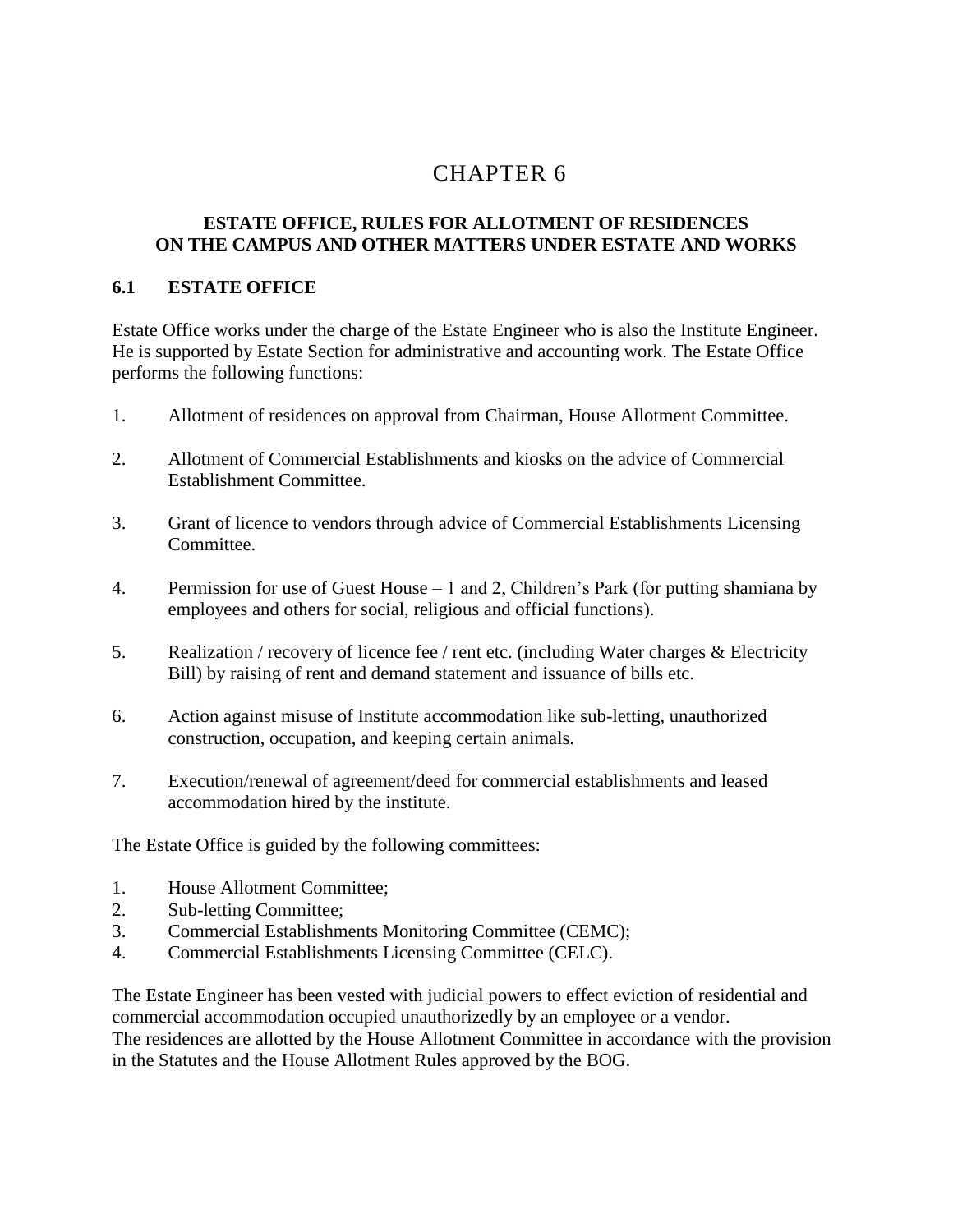# **6.2 ALLOTMENT OF RESIDENCES**

Statute 34 provides for allotment of residential accommodation to the Institute employees and recovery of licence fee and other charges from them.

# **6.3 HOUSE ALLOTMENT RULES**

The House Allotment Rules notified vide Circular No. 1851 dated 15.5.2012 is given in Annexure 6.1.

# **6.4 LEASED ACCOMMODATION**

Due to shortage of accommodation, the Institute allows leased accommodation to the new faculty. The present rules for providing leased accommodation to the newly appointed faculty are as follows:

(i) The Institute may hire leased residential accommodation (approximately 1200 sq. ft.) in the neighboring colonies for its newly recruited faculty within the rent ceiling indicated below.

Professor / Assoc. Professor / equivalent upto Rs.20,000 p.m.\* Asstt. Professor / Lecturer / equivalent upto Rs.12,000 p.m.\*

\*(as per VIth Pay Commission Scales to be proportionately enhanced as per VIIth pay commission scales.)

- (ii) The faculty members who are allotted leased accommodation towards the above monthly rent would pay to the Institute 10% of his emoluments (i.e. pay including Dearness allowance and City Compensatory Allowance). The Institute would contribute the amount equal to the House Rent Allowance payable to the faculty member from the salary head of the Non-plan budget of the Institute. The balance of the amount payable to the landlord for the leased house will be paid from the interest earned by placing the accumulations in the industrial liaison fund of the Institute in fixed deposit.
- (iii) If the monthly rent exceeds the ceiling indicated under (i) above, the faculty member shall pay the difference in addition to 10% of his emoluments.
- (iv) The period for each of an individual house taken on lease may be 3 years or less, as decided by the Director at his discretion, depending upon the circumstances of each case.
- (v) The Institute will not bear the responsibilities for meeting any other charges including security deposits. All these charges shall be met by the faculty members concerned.

# **6.5 LICENCE FEE FREE ACCOMMODATION**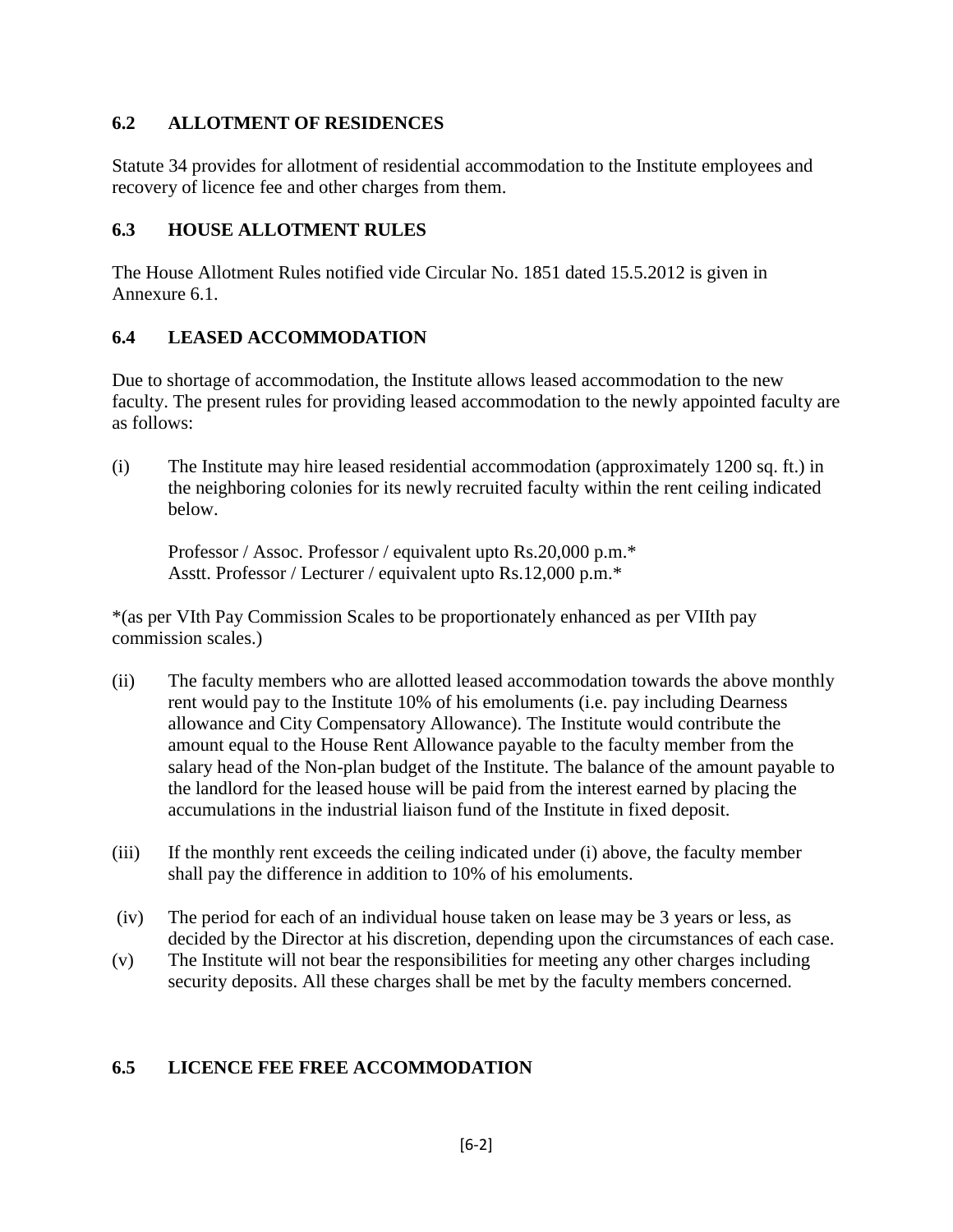In accordance with the Statutes and the approval of Board of Governors vide provision 34(4) of the Statutes; the following have been provided licence fee free accommodation:

- 1. Director
- 2. Deputy Director (s)
- 3. Deans/Chif Warden
- 4. Wardens
- 5. Asstt. Wardens
- 6. Registrar
- 7. Institute Engineer / Estate Officer
- 8. Security Officer
- 9. Senior Medical Officer / Asstt. Medical Officers
- 10. Incharge, Guest Houses
- 11. Jr. Engineers (Public Health) and (Electrical)

# **6.6 PROFESSOR(S) APPOINTED AS DIRECTOR(S) / PRINCIPLE(S) OF OTHER N.I.TS / COLLEGES**

Professors of MNIT Jaipur who are appointed as Directors /Principle of other N.I.T's / Colleges can retain the house allotted to them in campus for two years only.

# **6.7 TELEPHONES**

All faculties and staff are currently provided internal phone with zero dialing facility and perk of reimbursement of mobile charges upto a ceiling of Rs.750/- (including free 600 minutes) per month (CUG Mobile Plan of Vodafone).

# **6.8 HALLS/ROOMS/GROUNDS/COMMUNITY FACILITIES ETC.**

Guest Houses /Grounds / Children's Park /Institute Canteen facilities are allowed for use for organizing institute functions. These facilities are also allowed for use by the institute staff for religious and social gathering on rental basis with the prior approval of the competent authority.

The following would the terms and conditions and eligibility criteria for allotment & tariff of rooms and food rates in Institute Guest House.

- 1. Allotment of rooms in Guest House No.1 (GH-1) & Guest House no.2 (GH-2) would be on first come first serve basis.
- 2. Booking of rooms in Guest House No.1 will not be permitted before 15 days & rooms in Guest House No.2 will not be permitted before 30 days.
- 3. Guest House Coordinator will allot room only for 7 days after that Guest House Caretaker has to take permission again from Guest House Coordinator.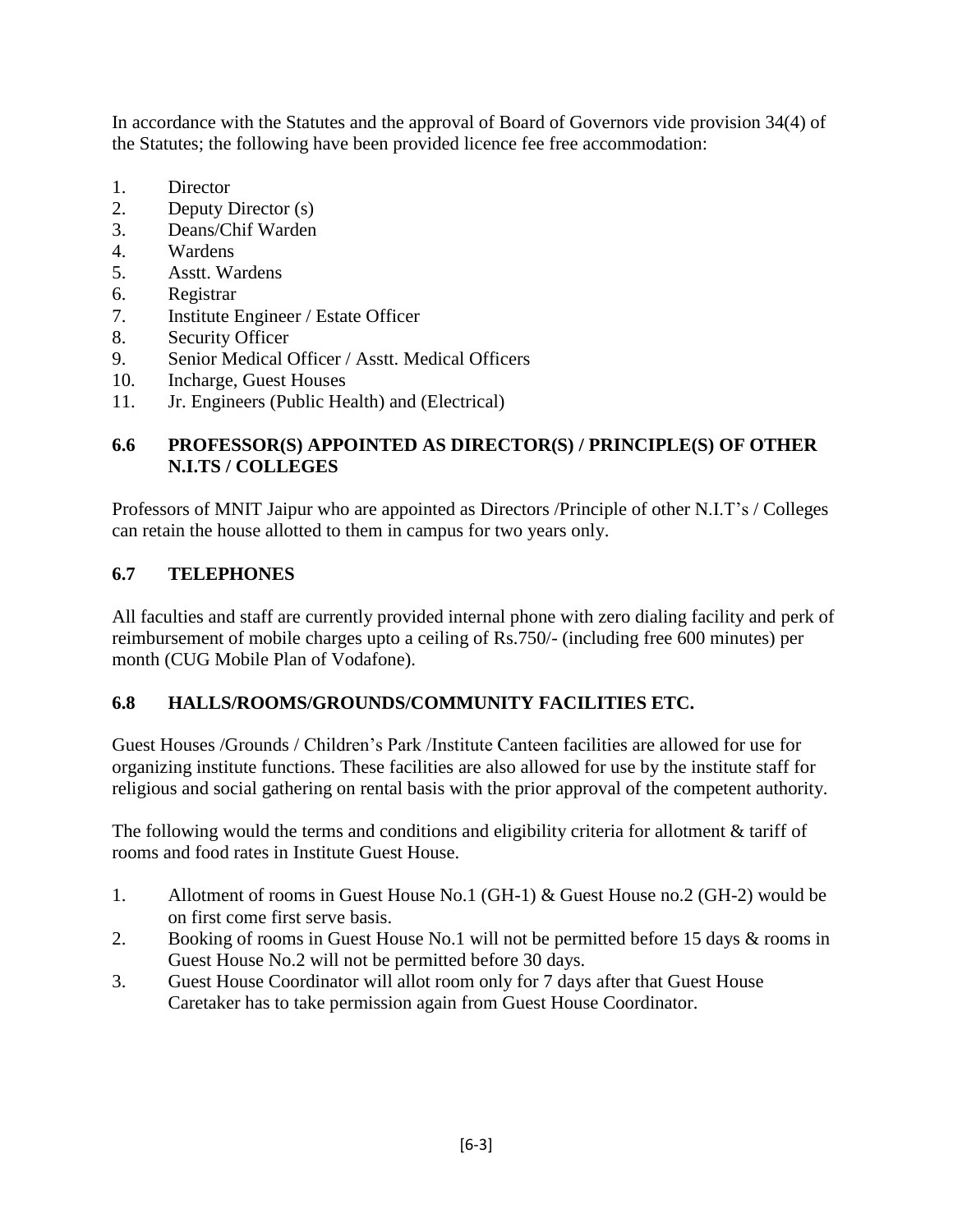# **Eligibility for Guest Houses (1 & 2)**

# **Category – A**

Institute Guest

- 1. External Members of Board of Governors, Financial Committee, Building and Works Committee, Selection Committee, MHRD Representative etc.
- 2. Directors and Chairpersons of NITs, IITs, IIMs.
- 3. External Examiners
- 4. Eminent Persons for Delivering Special Lectures.
- 5. Any Other Approved by the Director.

# **Category – B**

- 1. Officials from Government, Public Sector, Undertaking and Industries for Campus Interview, Delegates of Conference/ Workshop/ Seminar organized in MNIT, Former Staff Serviced in MREC/ MNIT/ NIT/ IIT and Parents of Students Duly certified by HOD/ Warden.
- 2. Employees of MNIT for
	- (i) Marriage/ any other Social Function of Self or His/ Her Family Members (Son, Daughter).
	- (ii) Employees Real Sister's / Brother's Marriage.
	- (iii) Any Other Approved by the Director.

# **Category – C**

 $\bullet$ 

Those not recovered by the Category  $-A$  and B with approval of the Guest House Incharge (Coordinator) / Director.

| <b>S. No.</b> | <b>Facilities</b>                        | <b>Categories</b> |       |        |  |
|---------------|------------------------------------------|-------------------|-------|--------|--|
|               |                                          |                   |       |        |  |
|               | Guest House No. 1 (GH-1)                 | Free              | 300   | 600    |  |
|               | Guest House No. 2 (GH-2)                 | Free              | 150   | 300    |  |
|               | Dining Hall of GH-2                      | N.A.              | 1,000 | 2,500  |  |
|               | Dining Hall $+$ Adjoining Garden of GH-2 | N.A.              | 5,000 | 10,000 |  |

#### **Tariff for Guest Houses – Per Room Per Day:**

 Consolidated Cleaning Charges (Additional) Rs. 1, 000/- for Dining Hall of GH-2 and Rs. 10, 000/- Dining Hall of GH-2 + Adjoining Garden of GH-2.

Or As decided by Institute authority from time to time.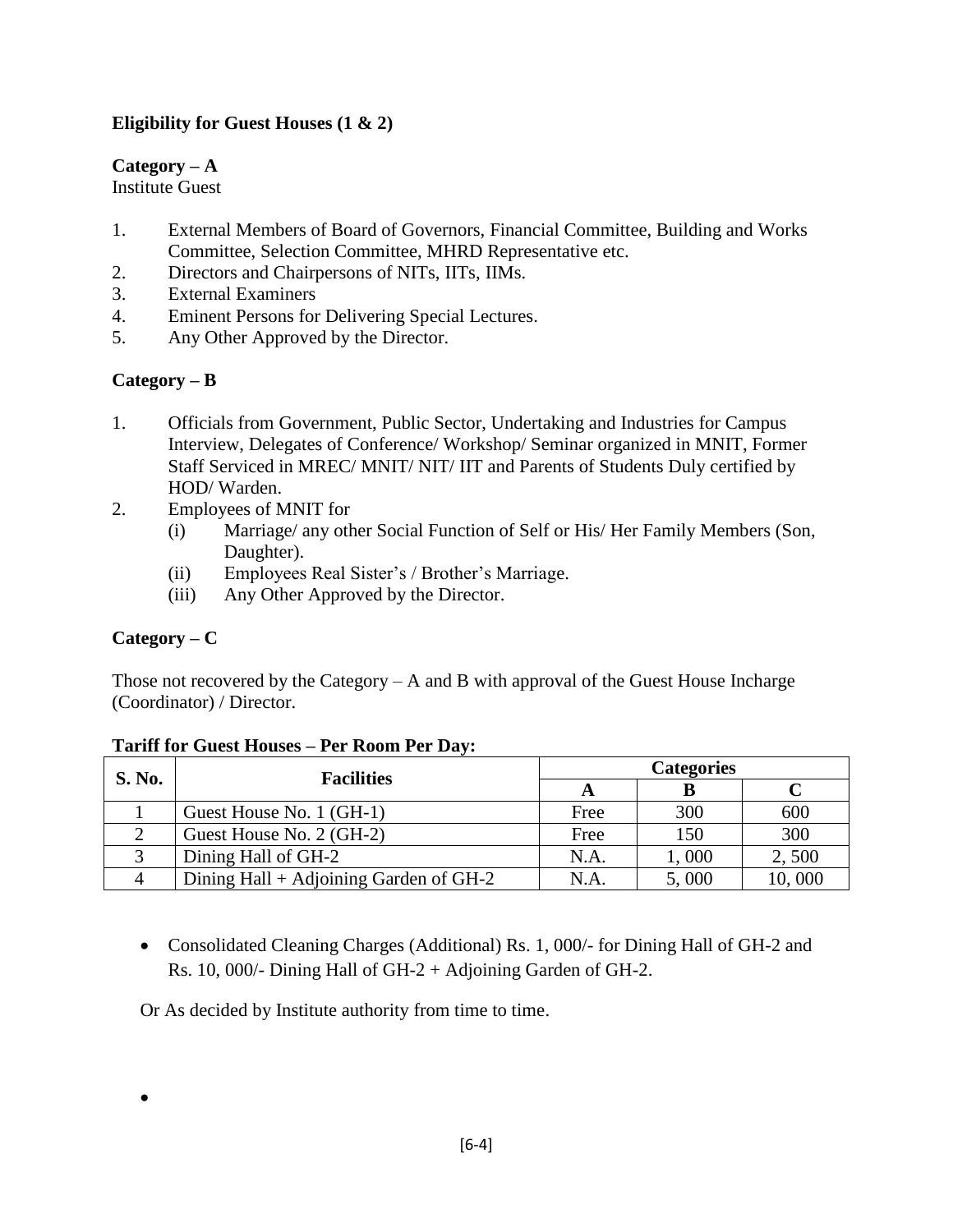### **Catering Charges for All Categories (Rs.):**

| Tea | Coffee | Milk     | <b>Biscuits</b> | <b>Breakfast</b> |     |     | Lunch   Dinner   Breakfast + | Special |
|-----|--------|----------|-----------------|------------------|-----|-----|------------------------------|---------|
|     |        | $200$ ml | One Plate       |                  |     |     | $Lunch +$                    | Lunch / |
|     |        |          |                 |                  |     |     | Dinner                       | Dinner  |
|     |        |          | 15              | 50               | 100 | 100 | 200                          | 150     |

#### **Note:**

- (i) Two Rooms of GH-1 (Room No. 6  $\&$  7) will be allotted only with the prior approval of the Director.
- (ii) Allotment of Dining Hall + Adjoining Garden of GH-2 will be made with the prior permission from Dean Administration / Director.

Or As decided by Institute authority from time to time.

### **iii. Children's Park**

| Normal                  |                                            | Rs. |                            | Director or his Nominee |
|-------------------------|--------------------------------------------|-----|----------------------------|-------------------------|
| Concessional            |                                            | Rs. |                            |                         |
| <b>Security Deposit</b> |                                            | Rs. | (Refundable)               |                         |
| vi.                     | <b>Lecture Halls</b><br><b>Class Rooms</b> |     |                            |                         |
| viii.                   | <b>Grounds</b>                             |     |                            |                         |
|                         | viii.iv Sports Pavilion                    |     | (Normal)<br>(Concessional) | Dean of Students        |

#### **ix.iii Central Lawn**

The employee will have to inform the Security Officer for security purposes. Institute will neither provide electrical connection nor the water supply. The responsibility of cleaning will remain with the user only.

#### **x. General**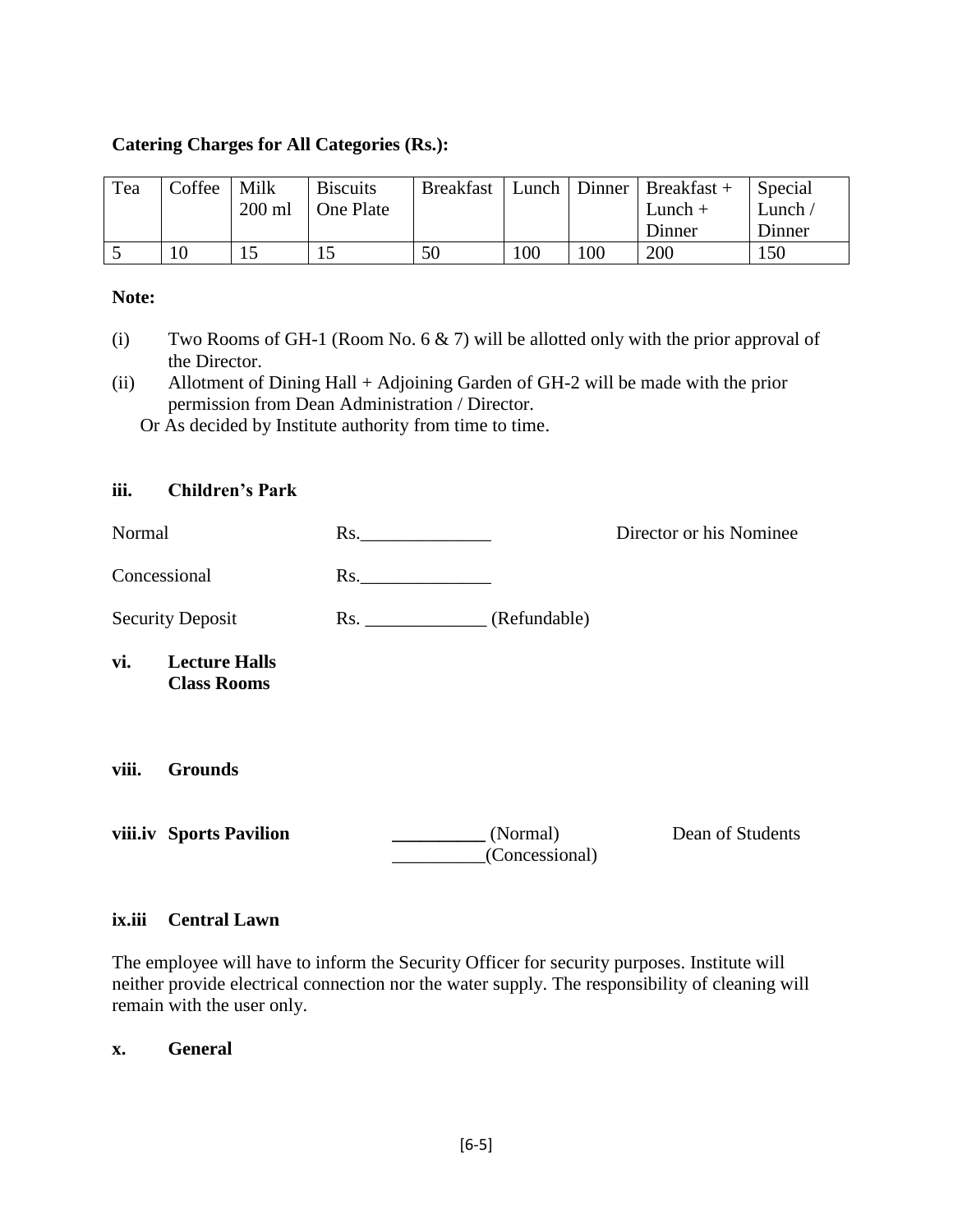- 1. In all cases the charges will be for actual days of usage and not for the day of the Function only.
- 2. Concessional charges will be applicable for all functions organized through the Institute where funds are received by MNIT Jaipur and overhead charges are paid to the Institute.
- 3. For Official functions of the Institute, the Venues will be booked without rental charges but with Honorarium for the staff deployed for the function.
- 4. A copy of all the booking for all functions will invariably be sent to the Security Office and Registrar's Office.

# **6.9 USE OF INSTITUTE GROUNDS/LAWNS**

In order to provide proper security environment to the Faculty, Students and Staff as well as to all Residents of the Campus and also to safeguard the property of the Institute from trespassers, undesirable/unauthorized persons. The Faculty, Student, Staff and Residents of the Institute are requested to cooperate .The Grounds / Lawns are used only by those for whom these are meant and not by the trespassers and undesirable/unauthorized persons. The Security personnel of the Institute have been authorized to monitor and check the use of these grounds and drive-away the trespassers and undesirable / unauthorized persons.

# **6.10 WORK-CHARGED EMPLOYEES**

- (i) Director is authorized to consider giving all service benefits to employees appointed on work-charged basis in terms of Board of Governor's decisions at par with the regular employees of the Institute except that these employees will be considered for conformation only when the ban on creation of posts is lifted by the Ministry.
- (ii) Appointment of staff (work charged) is to be made only under one of the three modes of recruitment provided in the Statutes.
- (iii) On subsequent absorption in permanent post on regular basis in the Institute, the past service rendered continuously on work charged basis be counted as temporary service for purposes of retirement benefits as for temporary employees of the Institute.
- (iv) The balance of earned leave at the credit of the work-charged employees subsequently absorbed on permanent posts on regular basis in the Institute, is carried forward subject to the prescribed limit of accumulation of leave on the following conditions:-
	- (a) There is no break in their service;
	- (b) They make an application for carrying forward of their leave;
	- (c) The carried forward leave is exhausted first and the leave earned in respect of service rendered after their appointment in the Institute is availed later; and
	- (d) The benefit of carry forward does not automatically confer any other right to claim the benefit of previous service in respect of any other matter.
- (v) Service rendered on work charged basis by employees before being appointed on regular basis without any break may also be counted for purpose of grant of one special increment.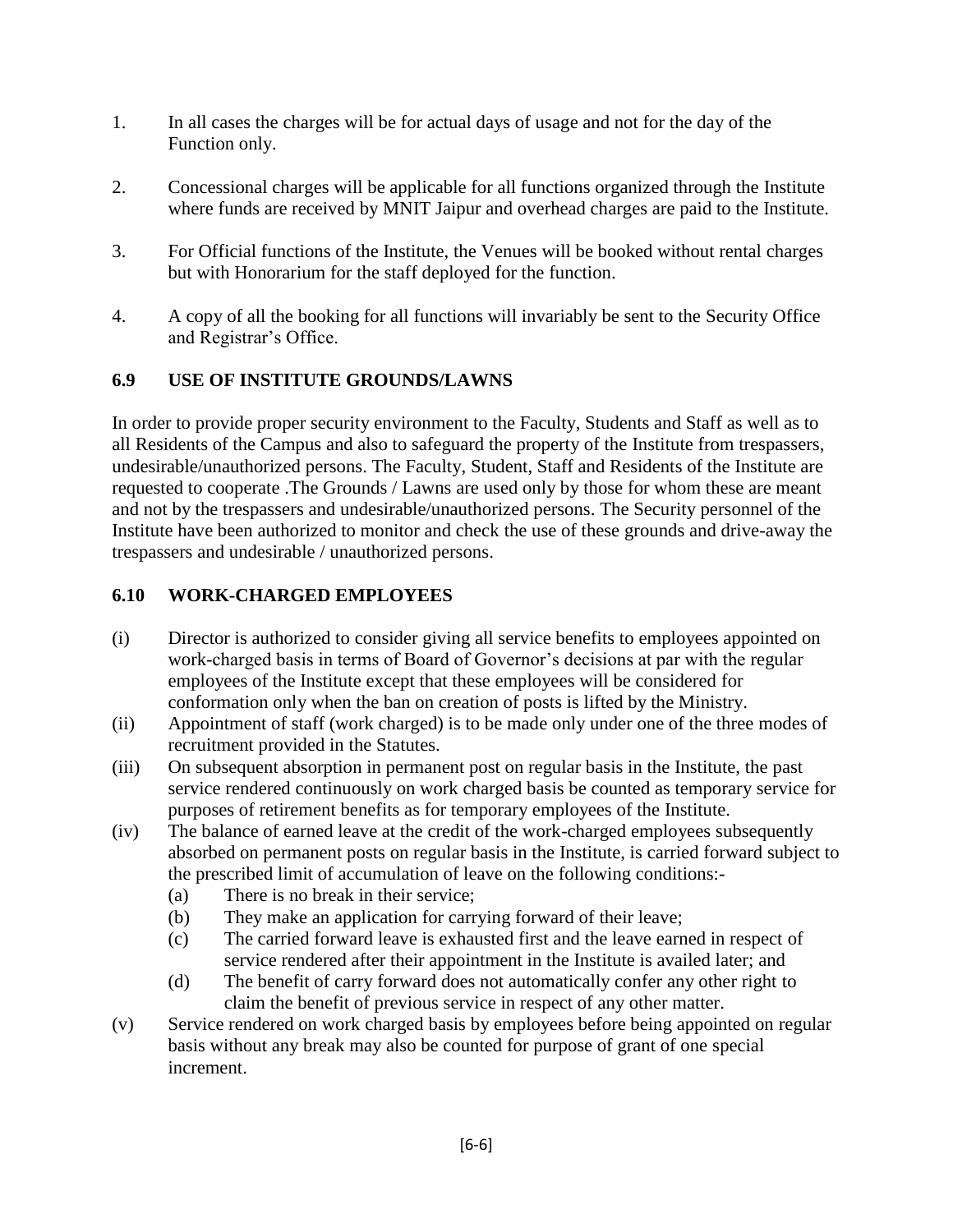(vi) The work-charged staff is provided (i) Liveries, (ii) retirement benefits at par with the comparable categories of Institute regular employees and same working timings are followed by all the site staff (work-charged as well as regular) in the Maintenance and Construction Divisions of the Works Organisation as that of other regular staff of the Institute.

# **6.11 MONITORING OF ACTIVITIES WITHIN THE CAMPUS**

To improve the quality of life within the MNIT Campus, a system of reporting of various activities has been devised. The campus has been divided into ten territorial zones. Each zone has been assigned to J.E. for reporting various matters affecting the community life of the Institute. The matters are as under:

- (a) Encroachment of MNIT land by outsiders.
- (b) Erection of any unauthorized structure within the Campus either by residents of the Campus or by outsiders.
- (c) Unauthorized dumping of materials inside the Campus premises by outsiders.
- (d) Leakage of water supply and sewer lines.
- (e) Wastage of water through hydrants, overflowing of tanks.
- (f) Breach of roads, paths, fencing and boundary wall.
- (g) Defects in electric installations such as lighting.
- (h) Special-maintenance problems connected with safety and security
- (i) Any other damage, defects to the Institute property like missing of manhole covers, road gully gratings etc.
- (j) Any other matter prejudicial to the security and safety to the Institute community.

The J.E. shall make a round of his assigned zone as frequently as possible but certainly once in a week and list out items to be reported. He shall submit weekly report to the Estate Engineer who will monitor the activities and take appropriate action based on the report received. The matter of immediate concern shall be reported directly to the concerned J.E. /A.E.N./Ex.E.N. for taking action.

# **6.12 GUIDELINES**/ **RULES FOR ADDITION-ALTERATION WORKS FROM INSTITUTE NON-RECURRING & RECURRING FUNDS AND FUNDS OF SPONSORED/ CONSULTANCY PROJECTS**

# **6.12.1 PREAMBLE**

These guidelines/rules for Addition-Alteration works for Departments /Centres / Sponsored /Consultancy Projects/Laboratories have been framed in order to provide a conducive working environment for teachers and students to promote excellence expected from MNITJ and as such should be interpreted in that context, so that the Addition-Alteration works are done in time which permits laboratory and research work to be pursued with greater vigor. These Rules also contain details of accounting & maintenance of records.

# **6.12.2 ABREVIATIONS AND DEFINITIONS**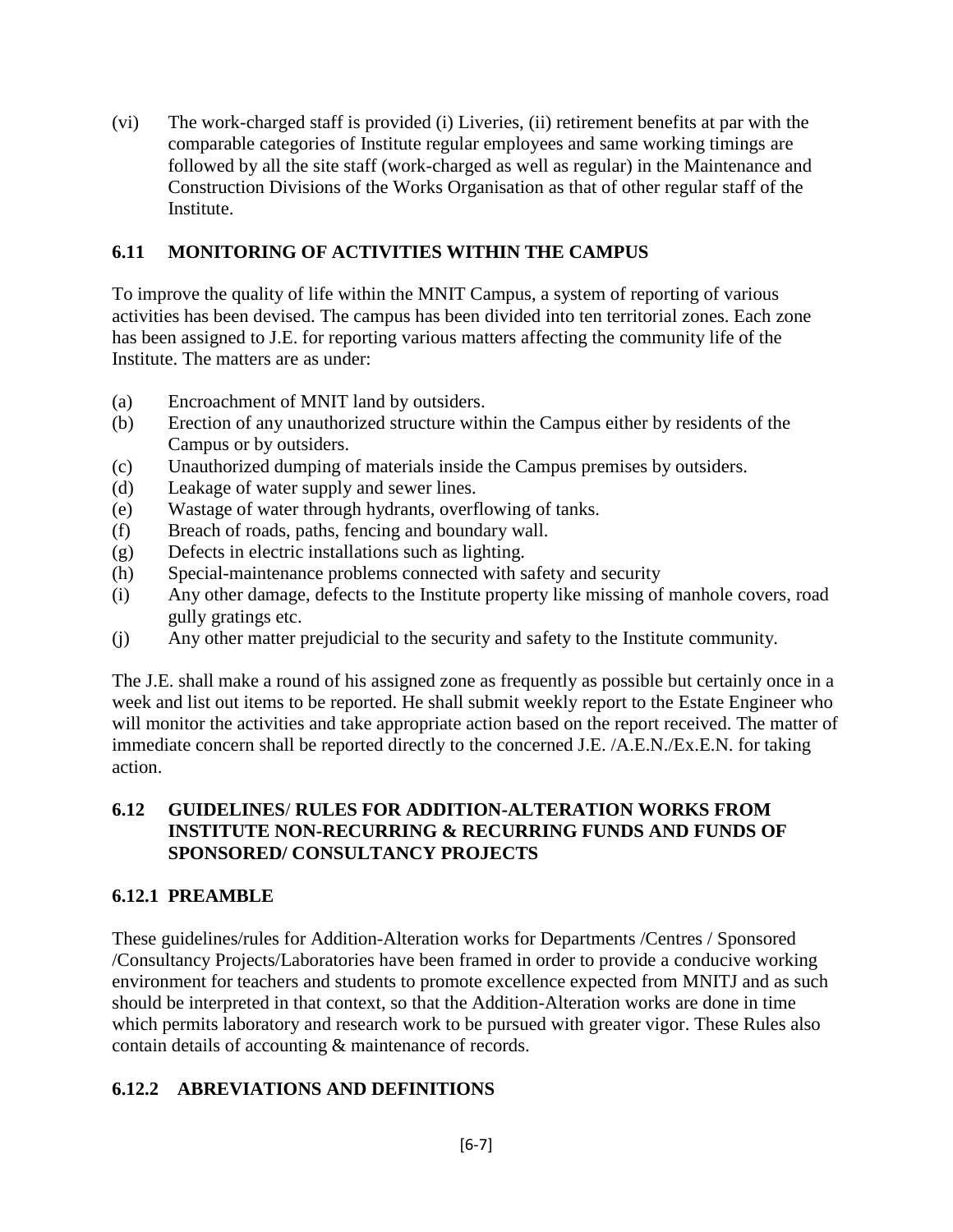# **6.12.2.1 ABREVIATIONS**

| A/Cs         | <b>Accounts Section</b>                                       |
|--------------|---------------------------------------------------------------|
| Audit        | <b>Internal Audit Section</b>                                 |
| <b>BOG</b>   | <b>Board of Governors</b>                                     |
| <b>CFA</b>   | <b>Competent Financial Authority</b>                          |
| <b>CS</b>    | <b>Consumable Stores</b>                                      |
| E.C          | <b>Execution Committee</b>                                    |
| FACULTY-     | All Academic Staff                                            |
| HOD/C-       | Head of the Deptt. /Centre                                    |
| <b>IIIED</b> | Industrial Institute Interaction Entrepreneurship Development |
| TFC-         | <b>Tender Finalization Committee</b>                          |

# **6.12.2.2 DEFINITIONS**

| 6.12.2.2.1         | The definitions in this section should be interpreted in the context of this<br>document only.                                                                                          |
|--------------------|-----------------------------------------------------------------------------------------------------------------------------------------------------------------------------------------|
|                    | <b>Department:</b> Department shall imply Department/Inter-Disciplinary Program/Centre/Central<br>Facility/Unit or any entity in the Institute which has a separately allocated budget. |
| <b>Project:</b>    | Project shall mean any sponsored consultancy project or any other activity of the<br>IIIED/TEQIP/CEP etc of the Institute.                                                              |
| <b>Contractor:</b> | Contractor refers to the company/vendor specialized firm /individual entrusted<br>with the Addition-Alteration work.                                                                    |
|                    | <b>6.12.3 COMPETENT FINANCIAL AUTHORITY (CFA)</b>                                                                                                                                       |

# **6.12.3.1 for execution of Addition-Alteration works**

| <b>CFA</b> | Individual work costing          |
|------------|----------------------------------|
| <b>HOD</b> | Upto Rs. 50,000                  |
| Registrar  | Above Rs50,000& upto Rs.2.5Lakhs |
| Director   | Above Rs. 2.5 Lakhs              |

# **Note: Works will not be split into smaller lots to avoid getting approval of Director.**

All works costing above Rs. 2.5 Lakhs will have to be got executed through Estate & Works. However if any Department so desires, the works costing even upto Rs.2.5Lakhs could also be got executed through the Estate & Works.

# **6.12.4 GUIDELINES FOR ADDITION-ALTERATION WORKS**

The Guidelines are as enclosed at Annexure "A". The HOD would satisfy himself about the quality and quantity of work got executed under these rules.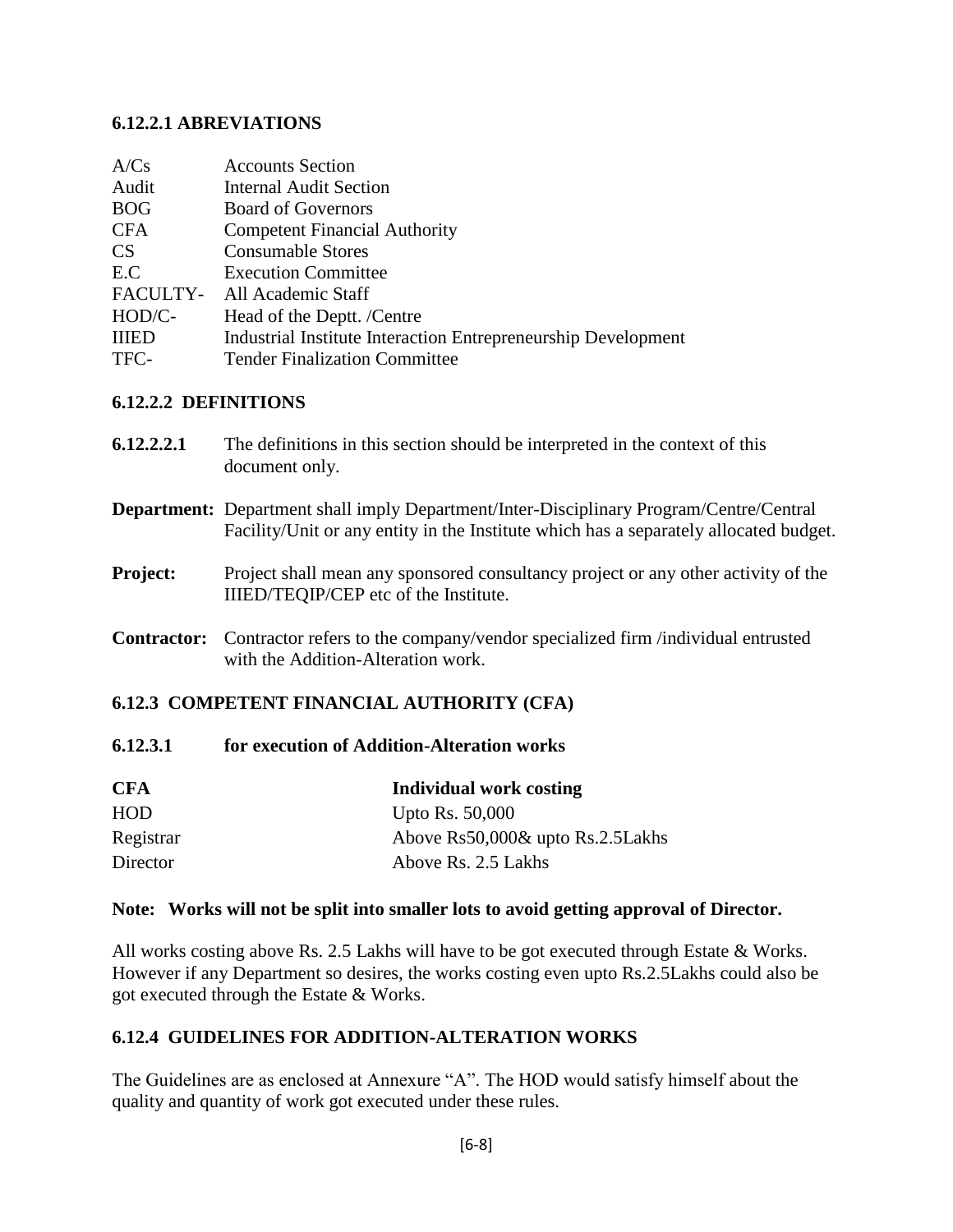# **6.12.5 IMPLEMENTATION OF RULES**

The Institute shall lay down guidelines specifying normal time for each of the processing function under these rules so that all actions are completed expeditiously.

# **6.12.6 INTERPRETATION OF RULES**

Wherever difficulties arise in interpreting these rules or relaxations are required for smooth functioning of research and teaching work, the Director shall be the Competent Authority for approval on behalf of the Board of Governors.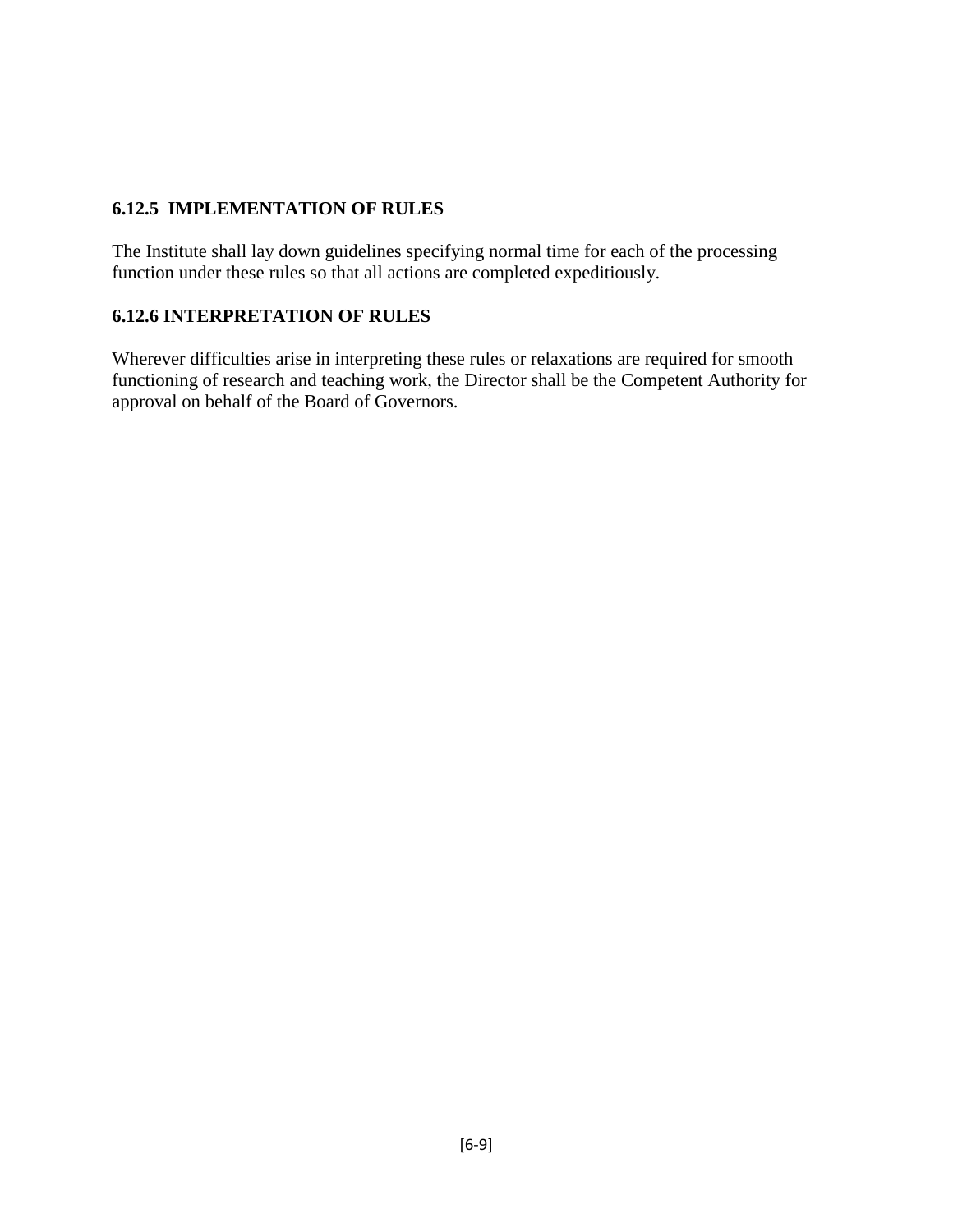# **ESTATE & WORKS DEPARTMENT**

# **Subject:- Guidelines for execution of "Addition-Alteration Works" being undertaken/ executed directly by HODs from their own funds.**

- 1. It is imperative that such works should be in conformity with the architectural concept of the Academic Area and should be confined to the interiors. Large variations in types of fixtures may not generally be made. The maintenance of all elements of the new work which are at variance to the normal maintenance items of works will be undertaken by the Department. **These must not endanger the stability of the structure.** Generally no alteration to water supply, drainage and electric distribution network should be made. If unavoidable these will be carried out with prior concurrence of maintenance unit of Estate & Works. In order to maintain clean surroundings, rubbish, malba and dismantled materials should be promptly got removed by HOD.
- 2. All proposals for Addition-Alteration works proposed by a Department be submitted as per Annexure-B to Estate & Works Deptt. for Technical clearance. Technical feasibility report would be referred to the Renovation Committee for deliberations / recommendations and approved by the Director before actual execution.
- 3. Approval from Competent Financial Authority may be taken after Technical Approval as in (2) above has been obtained.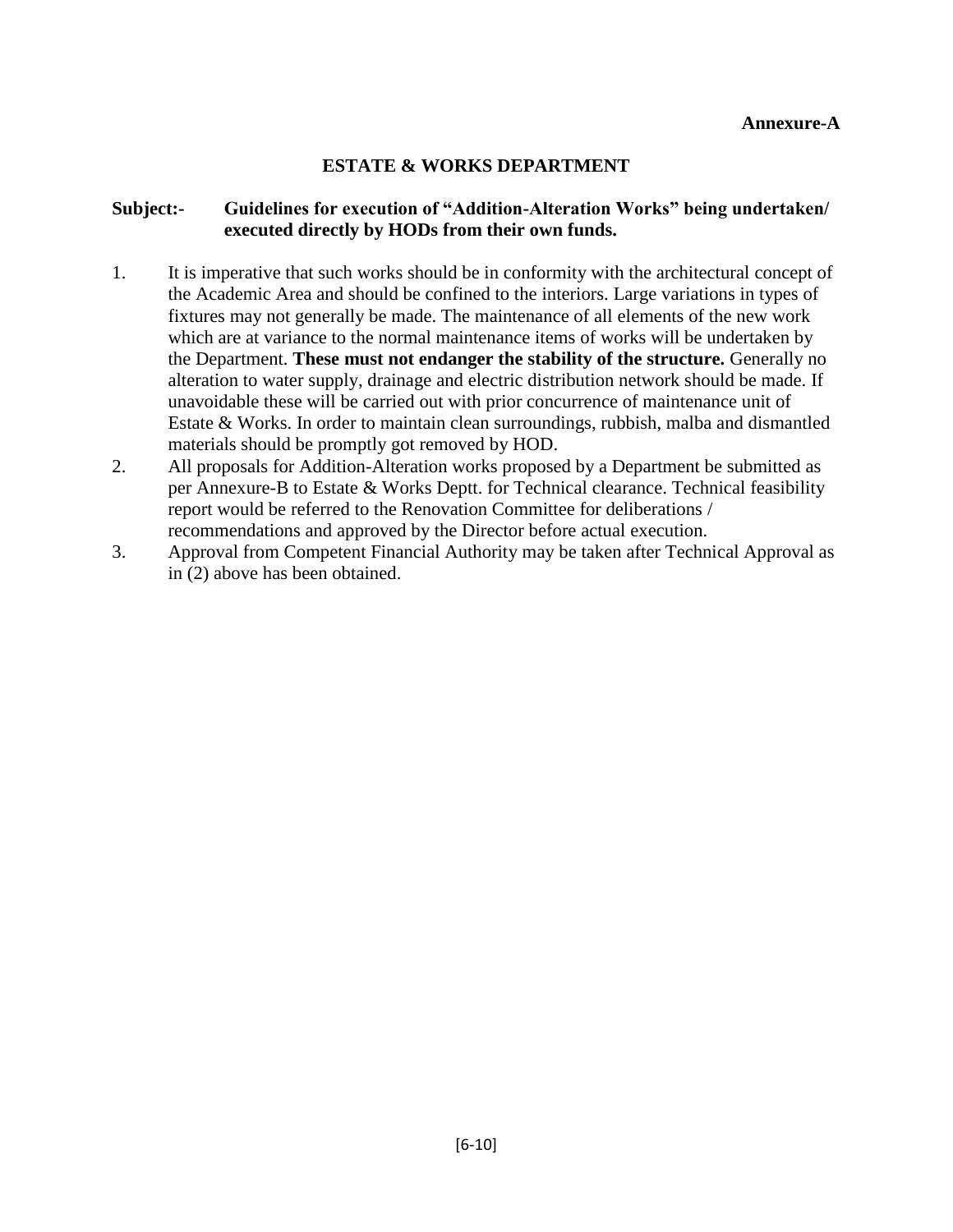# **PROPOSAL FOR ADDITION-ALTERATION WORKS BEING UNDERTAKEN / EXECUTED DIRECTLY BY HODs FROM THEIR OWN FUNDS.**

| Drawing /Details of Work: - Enclose small note and sketch on separate sheet (s) |
|---------------------------------------------------------------------------------|
|                                                                                 |
|                                                                                 |

For execution of the above work the Department will abide by the following: -

- 1. The work is an interior work and the basic look /elevations or aesthetics of the existing Block / Building will not be altered. No structural changes will be made.
- 2. No alteration to water supply, drainage and electric lines would be made. If any alteration is needed that would be carried out only after prior concurrence of Maintenance Unit of E & W, in which case relevant drawings indicating these changes would be enclosed. There will be no damage to any electrical / water or sewer line and other installations in adjoining areas. In case of any such damage the same would be got made good from agency doing the work.
- 3. The work would be planned in such a way that there is least dismantling and damage to the existing infrastructure.
- 4. For this work no additional load of electrical power would be needed / additional power is required and a note on requirement with justification is enclosed (Tick the desired option).
- 5. No new telephone EPABX is required.
- 6. The responsibility of dumping all buildings rubbish/ malba and dismantled / discarded materials etc. in Nallah behind Hospital or any other place earmarked for the purpose will lie with the constructing agency. The Deptt. will inform agency where to dump the waste. Final payment of the agency doing the work would be released after its compliance strictly. Similarly any useful materials are also to be removed / disposed off.
- 7. Entries in Inventory Register / Asset Register will be made in the Department.

|--|--|

| Date :- | Signature       |
|---------|-----------------|
|         | Name:           |
|         | Head of Deptt.: |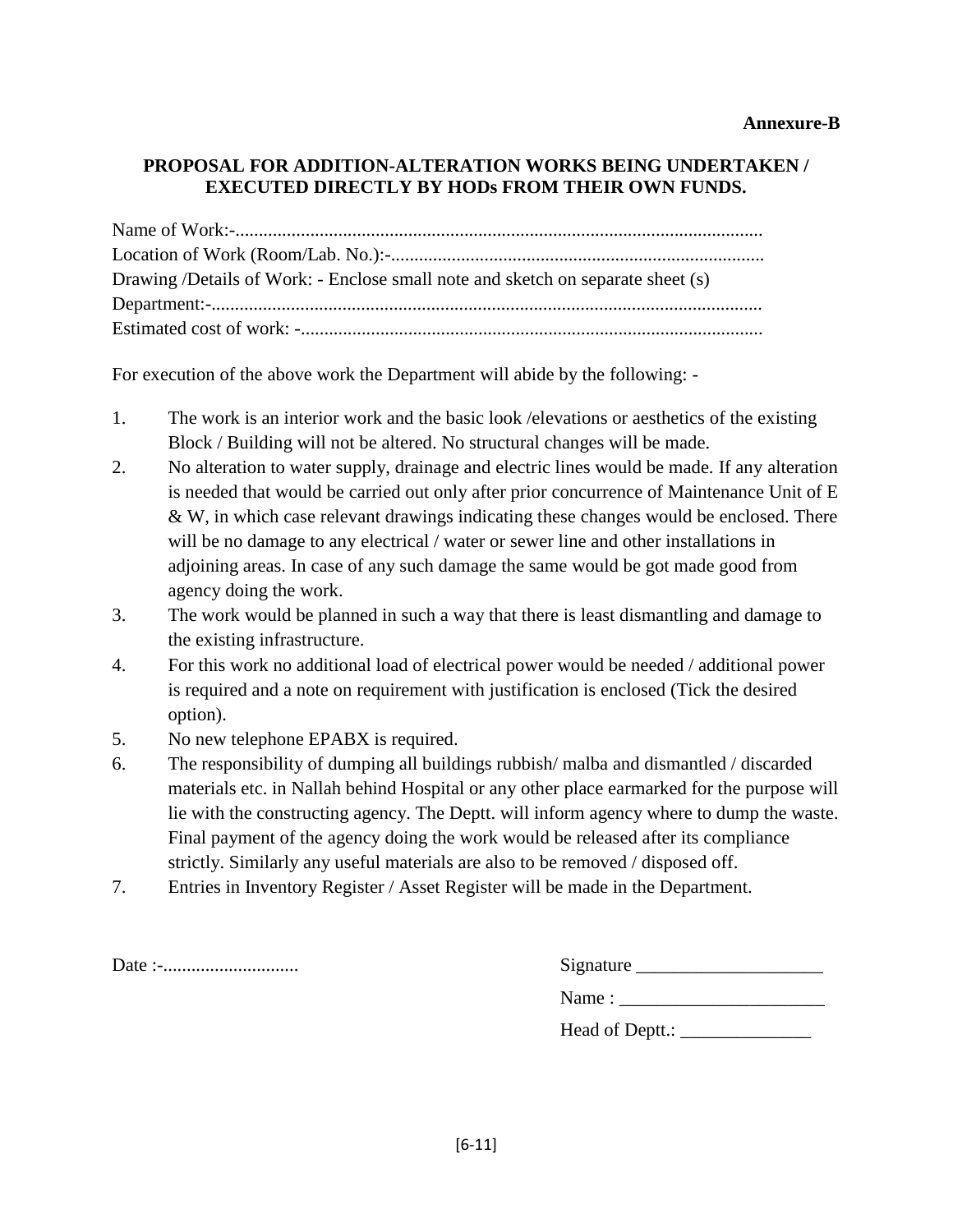# **ANNEXURES**

# **CHAPTER 6**

**Annexure Title Page 19.1 Page**<br> **Annexure** House Allotment Rules. 4-26 House Allotment Rules.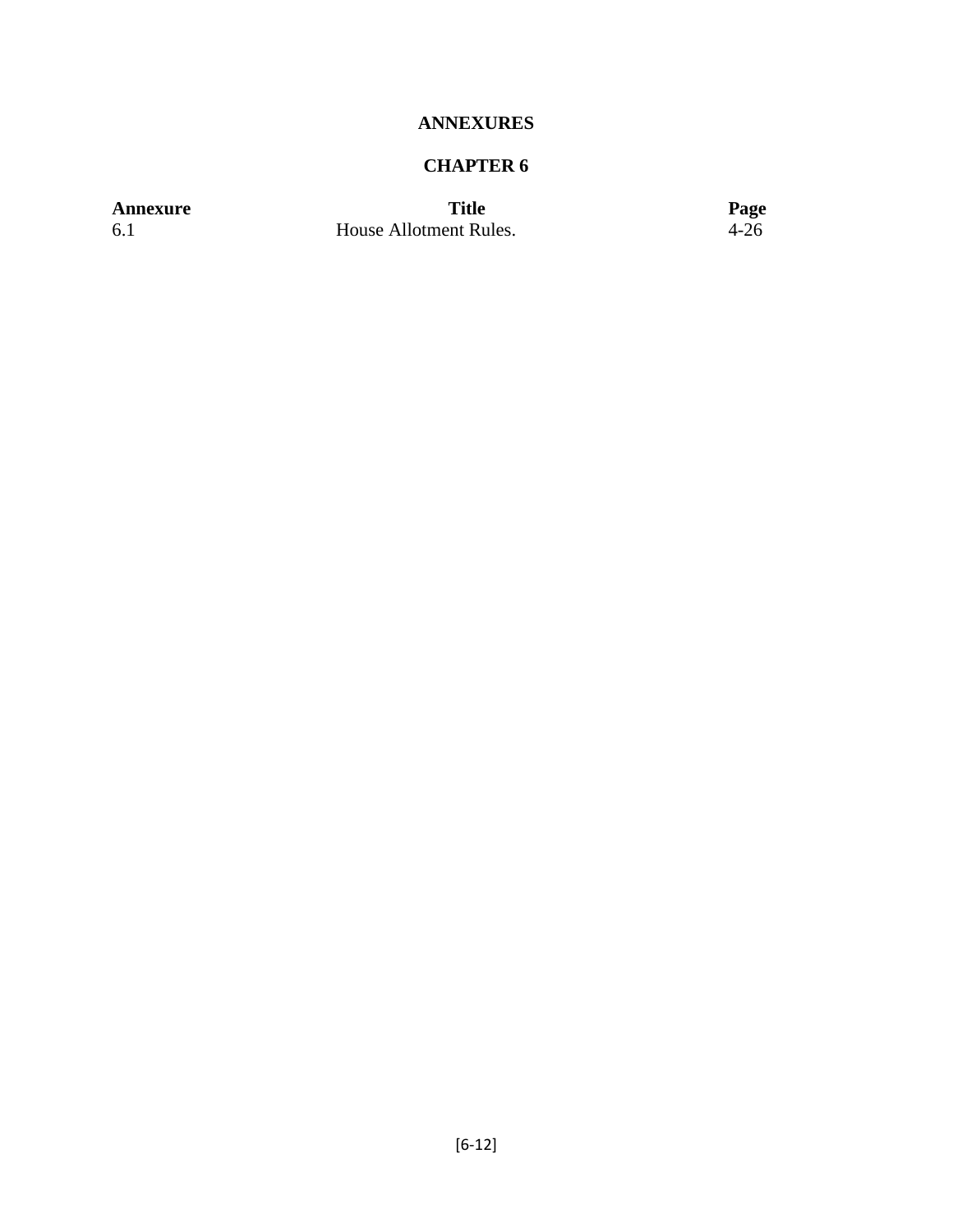#### **ANNEXURE 6.1 (Refers 6.3)**

#### **HOUSE ALLOTMENT RULES**

#### **1. SHORT TITLE AND APPLICATION**

- (a) These rules may be called the Rules for Allotment of Residences in the Malaviya National Institute of Technology, Jaipur.
- (b) These rules shall come into force with effect from such date as may be notified by the **Institute**
- (c) These rules shall apply to all employees of the Institute and others mentioned in it and cover the residential accommodation within the MNIT campus.
- (d) With the coming into force, these shall supersede all the earlier rules.

### **2. DEFINITIONS**

- (a) *Allotment* means the grant of license to an Institute employee to occupy a residence in accordance with the provisions of these rules.
- (b) *Occupation* means that an Institute employee has taken permission of the resident which has been allotted to him / her.
- (c) *Occupation Date* means the date on which the employee occupy the allotted residents.
- (d) *Allottee* means an employee to whom residential accommodation is allotted
- (e) *Committee* means the House Allotment Committee of the Institute.
- (f) *Authorities* mean the authorities as defined by the N.I.T. Act and Statutes.
- (g) *Director* means the Director, Malaviya National Institute of Technology, Jaipur.
- (h) *Pay Matrix* means the Pay Matrix as granted to the employee by the Institute.
- (i) *Seniority date* of an employee is the First date from which he or she became eligible for the type of accommodation in question and has continued to remain eligible till date.
- (j) *Employees* means whole time employee of the Institute who are eligible for residence on the campus in terms of these rules.
- (k) i) *Academic Staff* means the staff belonging to any of the following categories: Director, Deputy Director(s), Professor, Associate Professor, Assistant Professor and such other academic posts as mentioned in the Recruitment Rules.

 ii) *Non-academic Staff* means the employees of the Institute other than the Academic Staff.

- (l) *Estate Engineer* means an officer of M.N.I.T. Jaipur, designated as such by the competent authorities of the Institute.
- (m) *Family* means the wife or husband, as the case may be, children, step children, legally adopted children, parents, brothers and sisters as ordinarily reside with and are dependent on the employee.
- (n) *Institute* means the Malaviya National Institute of Technology, Jaipur.
- (o) *License Fee* means the sum of money payable monthly in respect of a residence allotted under these rules, in accordance with the provisions made in the Statute No. 34 (2) of M.N.I.T. Jaipur Act and Statutes and any revision thereof.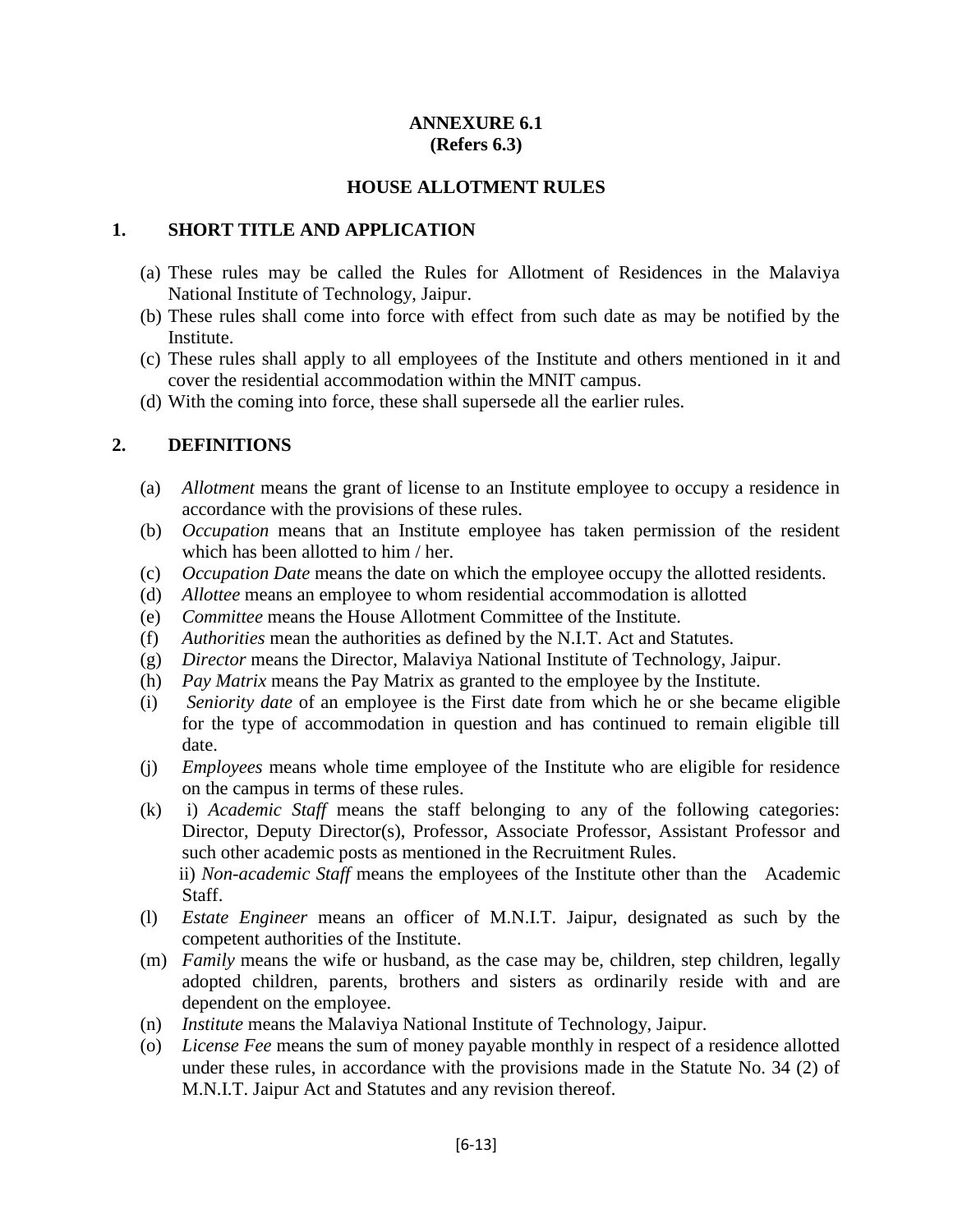- (p) *Residence* means any residence for the time being under the administrative control of M.N.I.T. Jaipur.
- (q) *Sharing* means allowing another N.I.T. employee to occupy part of the accommodation with the prior approval of the House Allotment Committee.
- (r) *Subletting* means letting out whole or part of the accommodation by an allottee to another person with or without payment of license fee by such other person.
- (s) *Temporary Transfer* means a transfer which involves an absence from the headquarters or Jaipur for a period not exceeding four months.
- (t) *Type* in relation to an employee means the type of residence to which he is entitled under the provisions of these rules.

# **3. House Allotment Committee (HAC)**

The Committee to consider allotment of residence and consisting of the following:

- (i) Chairman: A Professor to be nominated by the Director.
- (ii) Estate Engineer: Member Secretary.
- (iii) A Professor or an employee of equivalent academic rank.
- (iv) An Associate Professor or an employee of equivalent academic rank.
- (v) An Assistant Professor or an employee of equivalent academic rank.
- (vi) A member of the administrative staff equivalent to Deputy Registrar.
- (vii) A member of the administrative staff equivalent to Assistant Registrar.

The members at S. No. (iii) to (vii) will be nominated by the Director. The Director may also nominate one or more member / observer at his discretion.

The Estate Engineer will be responsible for executing decisions taken by the House Allotment Committee.

# **4. ELIGIBILITY**

The following categories of employees are eligible for allotment of residence in the campus subject to the provision of these rules.

- (a) All employees who are appointed on regular scales of pay;
- (b) All employees on deputation;
- (c) All employees appointed in visiting capacity; and
- (d) All employees appointed on contract basis on regular scale of pay
- Note 1: All persons employed against temporary positions in Institute projects, such as Thrust area, R & D projects and Institute sponsored projects and Research or scientific staff (such as Research Associates, etc.) on the pay roll of organizations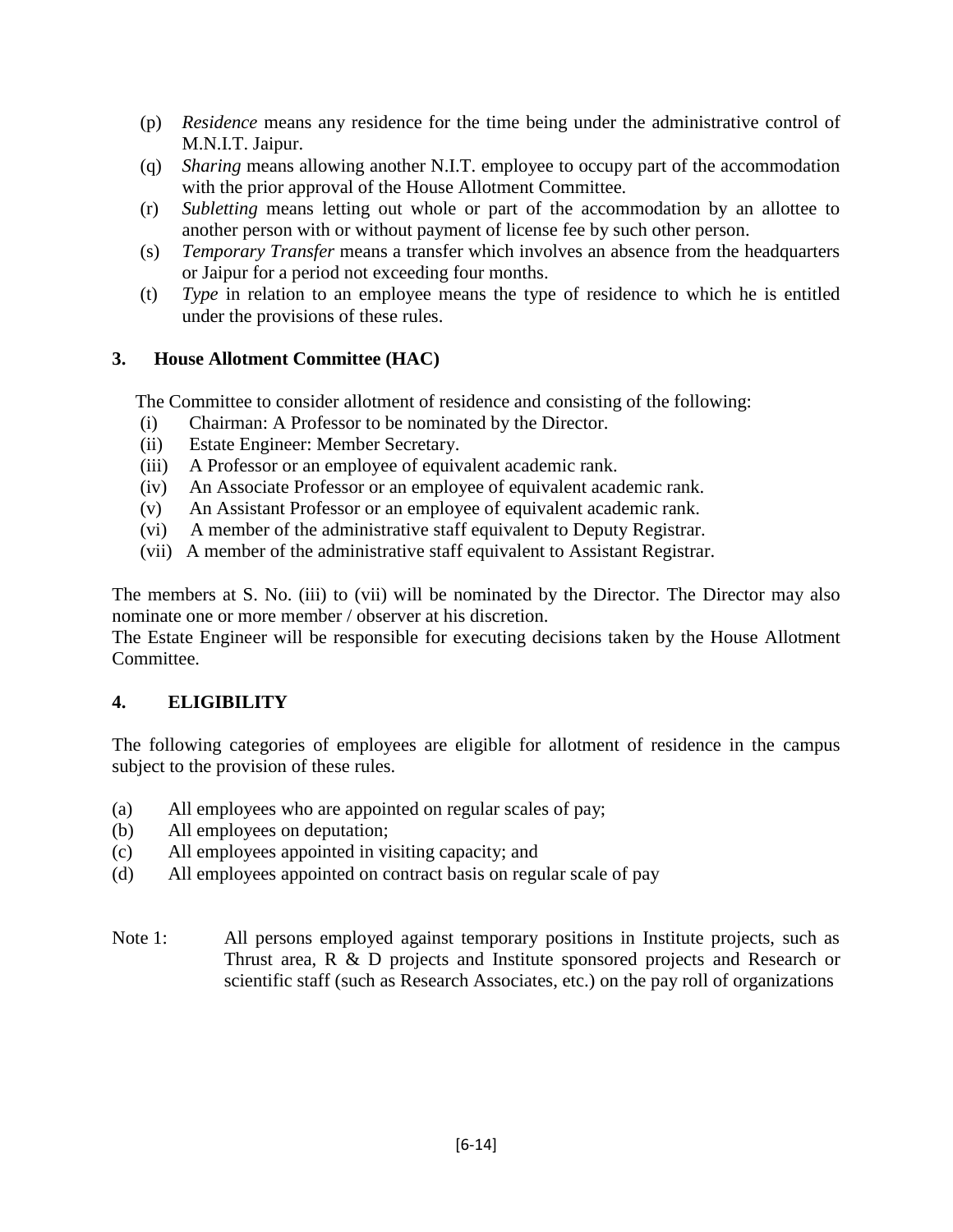# **5. ALLOTMENT TO HUSBAND AND WIFE: ELIGIBILITY IN THE CASE OF EMPLOYEES WHO ARE MARRIED TO EACH OTHER.**

(a) No employee shall be allotted a residence if the wife or the husband, as the case may be, of the employee has already been allotted a residence unless such residence is surrendered simultaneously with occupation of the new residence.

Provided that this sub-rule shall not apply where the husband and wife are residing separately in pursuance of an order of judicial separation made by court of law.

- (b) Where two employees in occupation of separate residence allotted under these rules marry each other, they shall surrender one of the residences within one month of the marriage.
- (c) If a residence is not surrendered, as required by sub-rule (b), the allotment of the residence of the lower type shall be deemed to have been cancelled on the expiry of such period; and, if the residences are of the same type, the allotment of such one of them, as the Chairman, House Allotment Committee may decide, shall be deemed to have been cancelled on the expiry of such period.
- (d) Where both the husband and wife are employed in the Institute, the title of each of them for allotment of a residence under these rules shall be considered independently.

# **6. CLASSIFICATION OF RESIDENCES**

Save as otherwise provided by these rules, an employee will be eligible for allotment of residence of the type given in Annexure 'A' to these rules. Changes, if any, to this Annexure will be notified from time to time by the Registrar.

# **7. ALLOTMENT OF SERVANT QUARTERS.**

The servant quarters attached to the houses, if any are treated as the integral part of the house / quarters allotted to the occupant. All the responsibilities for proper maintenance and good upkeep of the servant quarters lie with the allottees.

- 1. The allottee should make an application and obtain explicit permission from the Institute for allowing the personal servants to stay in the servant quarters.
- 2. In case of any change of occupant of servant quarter fresh permission may be obtained.
- 3. The servant quarters can be allotted by the occupant to authorized citizens of the country only whose character antecedents are verifiable.
- 4. The servant quarters can be allotted by the occupant only to a single family with restricted number of occupants to a maximum of 4 people dependent on the occupant.
- 5. All the occupants should invariably obtain a photo ID card in group or individual with full details of each family member in the Performa.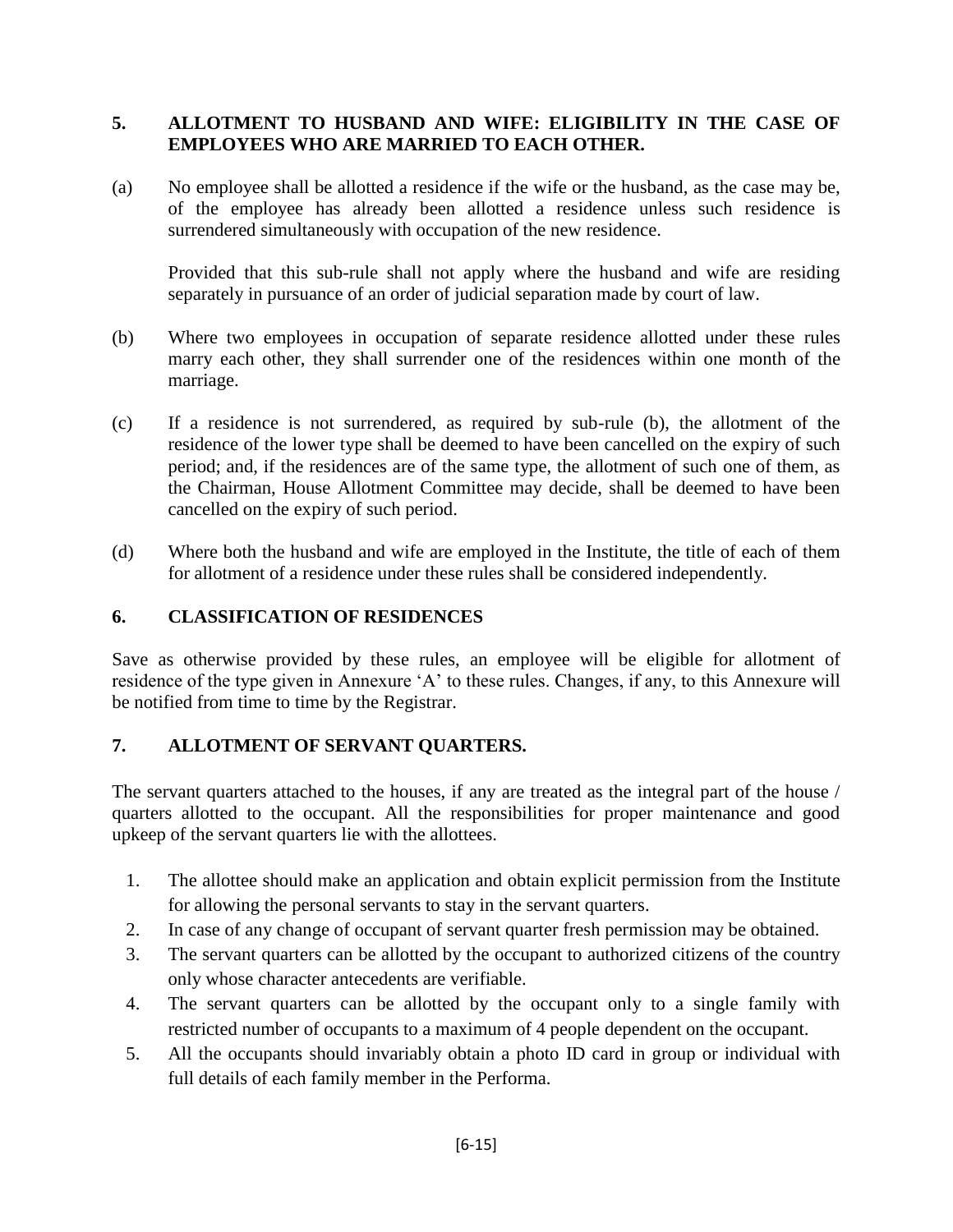- 6. In case of any complaint about the activities of the occupants of servant quarters, the Institute reserves the right to evict them from the servant quarters including lodging of FIR as per the constitutional law.
- 7. The allottee should not use the servant quarters for making any profits / rent or gains through sub-letting the servant quarters in any form.
- 8. The occupants of servant quarters shall not indulge in any kind of organisation of fairs and festivals, gatherings, inviting outsiders in small or large numbers or be involved in organizing religious gatherings on a regular basis.
- 9. All the vehicles used by the occupants of servant quarters should be registered with the security wing of the Institute with proper vehicle pass. The occupants of servant quarter shall not have access to the community facilities whether free or paid.
- 10. Any family member of the occupants of the servant quarter if found guilty on involvement of any unauthorized activity shall be prohibited from entering the campus including referring the cases to the competent authorities

# **8. APPLICATION FOR ALLOTMENT OR CHANGE OF RESIDENCE**

An employee who seeks allotment/change of a residence shall apply on the prescribed form to the Chairman, House Allotment Committee / Estate Engineer.

# **9. ALLOTMENT OF RESIDENCES**

- (a) Save as otherwise provided in these rules, a residence on falling vacant will be allotted to an applicant having the earliest priority date for that type of residence from among the following those desiring a change, or those without accommodation, or those living in a lower type of accommodation.
- (b) For allotment of Type A to D houses and Acharya Bhavan, one type above and one type below of entitled residence will be considered for allotment and the seniority will be determined from date the person becomes entitled to the appropriate type of residence.
- (c) A residence of a type higher than that to which an applicant is eligible under these rules will not be allotted except when there is no employee entitled for a particular type of residence is in waiting.
- (d) Change of residence will be allowed as per clauses relating to Change of residence listed under Point 1 and 2 in "Annexure A" of House Allotment Rules.

# **10. MAINTENANCE OF SPECIAL POOLS FOR CERTAIN CATEGORIES OF EMPLOYEES**

- (a) The following are entitled to specific houses earmarked for them.
	- i) Director (A-1)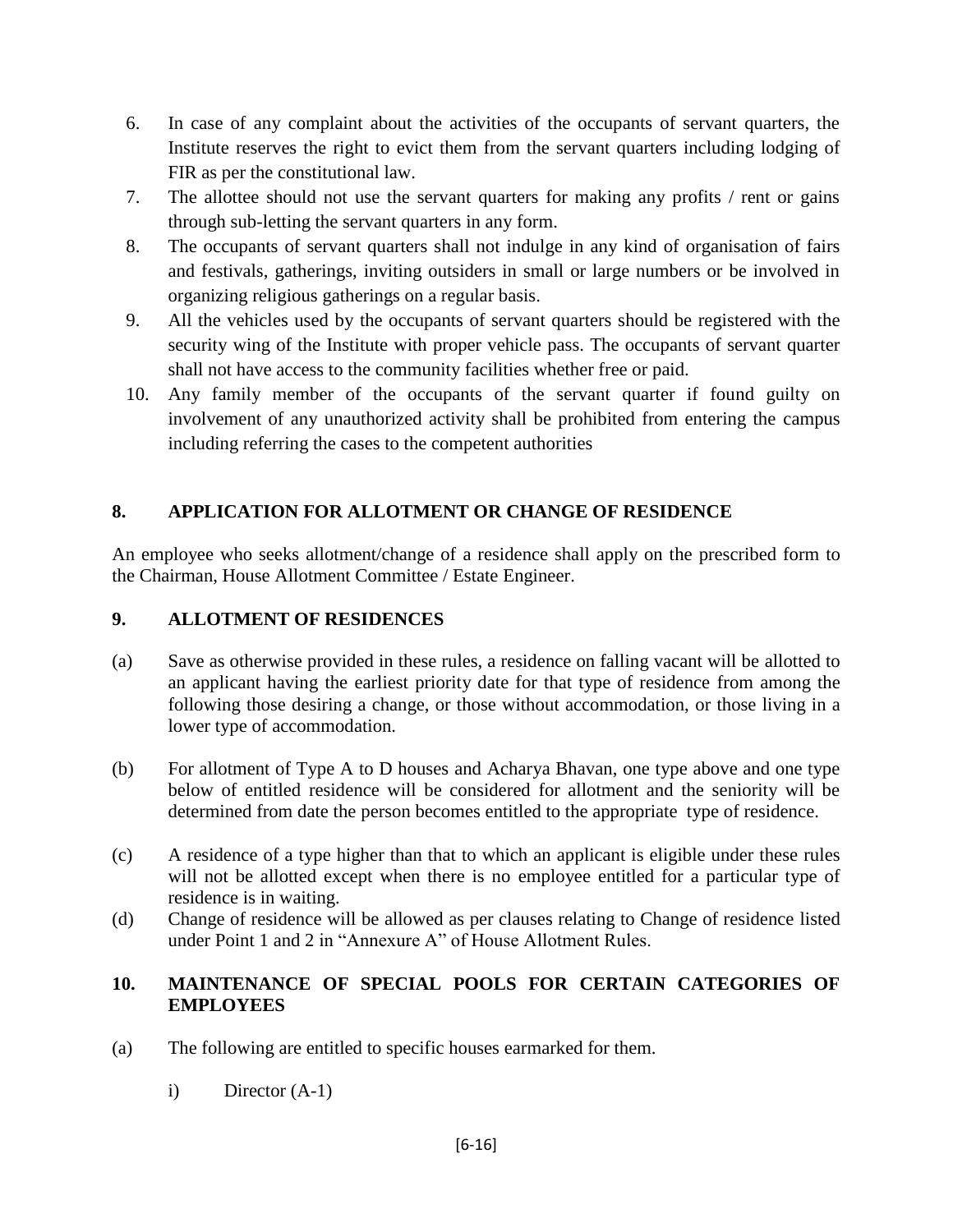ii) Registrar (B-17)

This list may be revised from time to time by the Institute. These earmarked houses must be vacated within 15 days of the relinquishment of the office by the officer, except those who join the Institute on deputation. In such cases the house should be vacated within two months of relinquishing of the charge.

(c) Priority Pool:

Certain number of employees belonging to some categories particularly those who perform night duties / shift duties and are in- charge of essential services as detailed below would be classified as essential staff whose presence in the Institute campus is required for the Institute work.

- i. Hostel Wardens, Medical Officer, Estate Engineer
- ii. Dispensary (one male and one female nurse) / Computer Centre (one Technician maintaining server).
- iii. Security Officer.
- iii. Persons deployed to handle emergencies of electricity, water supply and air conditioning.

Such staff should give an undertaking that they will be available for the services 24X7 except when out of station. In case it is found that they fail to provide services without appropriate reason, HAC may cancel their allotment and they may be asked to vacate the premises without any notice period.

- (d) On retirement of an employee, who had been occupying an Institute accommodation, priority allotment may be made to the employee's spouse if she or he is also an employee of the Institute. Such allotment will be subject to the following conditions:
	- i) The house to be allotted shall be the type to which the person is eligible.
	- ii) If the spouse is eligible for the same type of residence, the house occupied by the allottee may be allowed to be retained.
- (e) On the death of an employee who has been occupying an Institute accommodation, priority allotment may be made to son, daughter or wife if either of them is an employee of the Institute and has been residing with the deceased employee.

If the son, daughter or wife (as the case may be) of the deceased employee is eligible for the same or higher type of accommodation as was in occupation of the employee at the time of death, he may be allotted the same accommodation as occupied by the deceased employee. Otherwise the type of residence shall be according to entitlement of the new incumbent.

(i) The family of the deceased employee if already provided with the Institute accommodation, may continue to be provided with the accommodation at the Institute, if appointed on compassionate grounds till such time he/she is allotted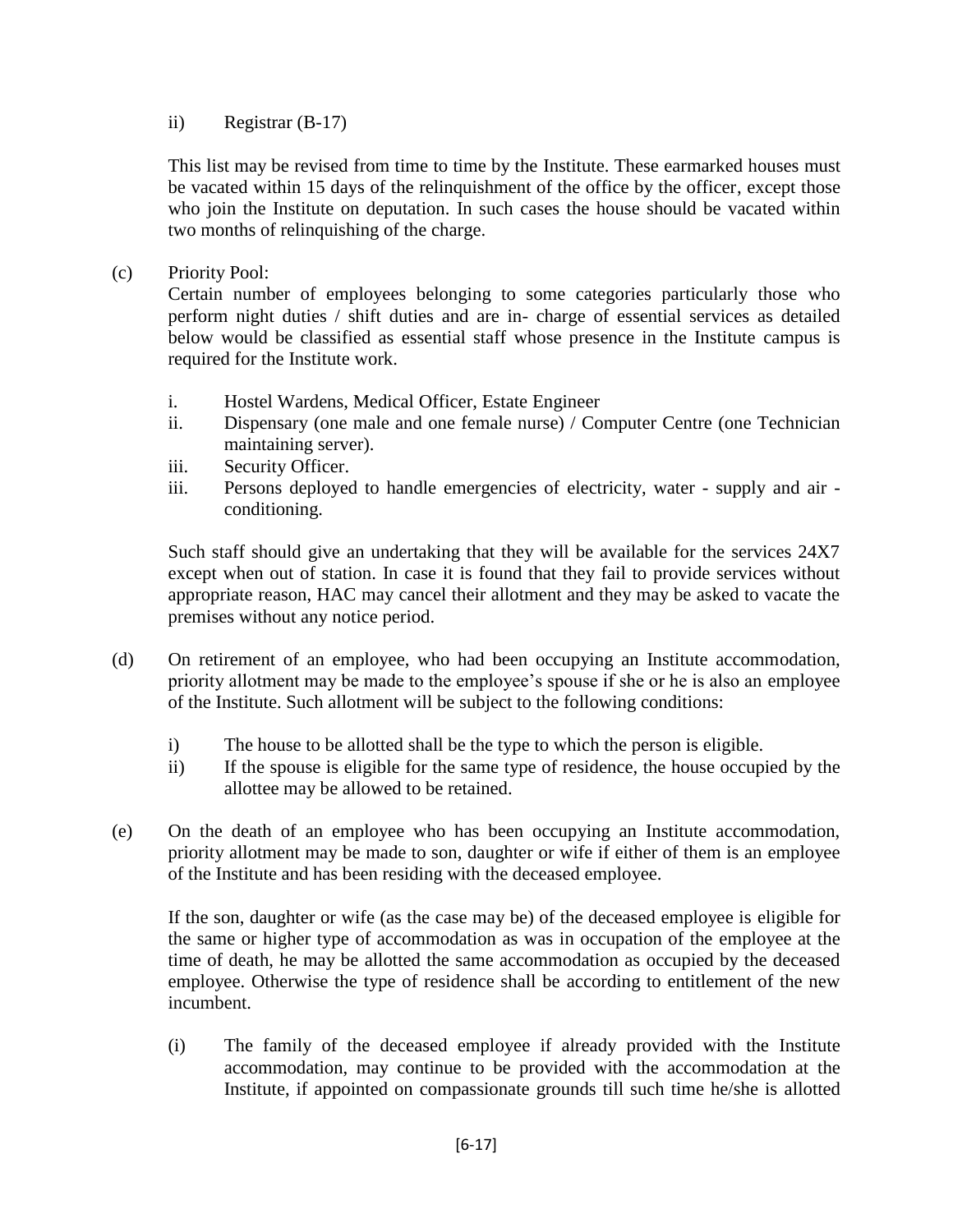accommodation of the type according to his/her entitlement i.e. post to which he/she has been appointed. This adjustment should be done at first available opportunity.

#### (f) **Staff on Deputation:**

- i) Staff on deputation will be provided an accommodation usually one category below normal entitlement on availability of house.
- ii) In the case of a person on deputation having come from outside Jaipur, accommodation on availability will be given as per his entitlement, irrespective of whether he was in possession of accommodation from his parent organization or not.
- iii) In the case of a person on deputation from Jaipur not covered under clause (i) his name will be inserted in the waiting list for a type as per his entitlement taking his services in the parent organization also into account. The antedating of priority date thus resulting will be limited to a maximum of five years. For the eligible category such staff will have seniority from the date of joining the Institute.

# **11. PRIORITY ALLOTMENT OF GROUND FLOOR RESIDENCE ON MEDICAL GROUNDS**

Out of turn allotment of ground floor flats in multi - story blocks for all those who are already in occupation of the Institute residence will be considered for a house one category below the type of house presently occupied by the employee on extreme medical grounds of illness of the employee / spouse / children only. For this purpose, the following procedure shall be followed:

An employee desiring allotment of ground floor residence on medical grounds may apply to the Chairman, HAC giving full particulars of the medical case. All such cases will be referred to the Institute Medical Officer for medical examinations by a Medical Board which must include a specialist. The Medical Officer will send the recommendation of the Medical Board stating likely duration of illness and recovery period along with the applications of the employees to the Estate Office. On the recommendations of the Medical Board, the HAC will finally decide the number of persons to who out of turn allotment of ground floor residence is to be made on medical ground. Such allotment will be made as and when ground floor residence falls vacant. An employee allotted ground floor accommodation on medical ground shall be allowed to apply for higher category accommodation on the ground floor only. Such a change of allotment will be affected when he / she becomes entitled for the same.

### **12. NON ACCEPTANCE OF ALLOTMENT OR OFFER OR FAILURE TO OCCUPY THE ALLOTTED RESIDENCE AFTER ACCEPTANCE**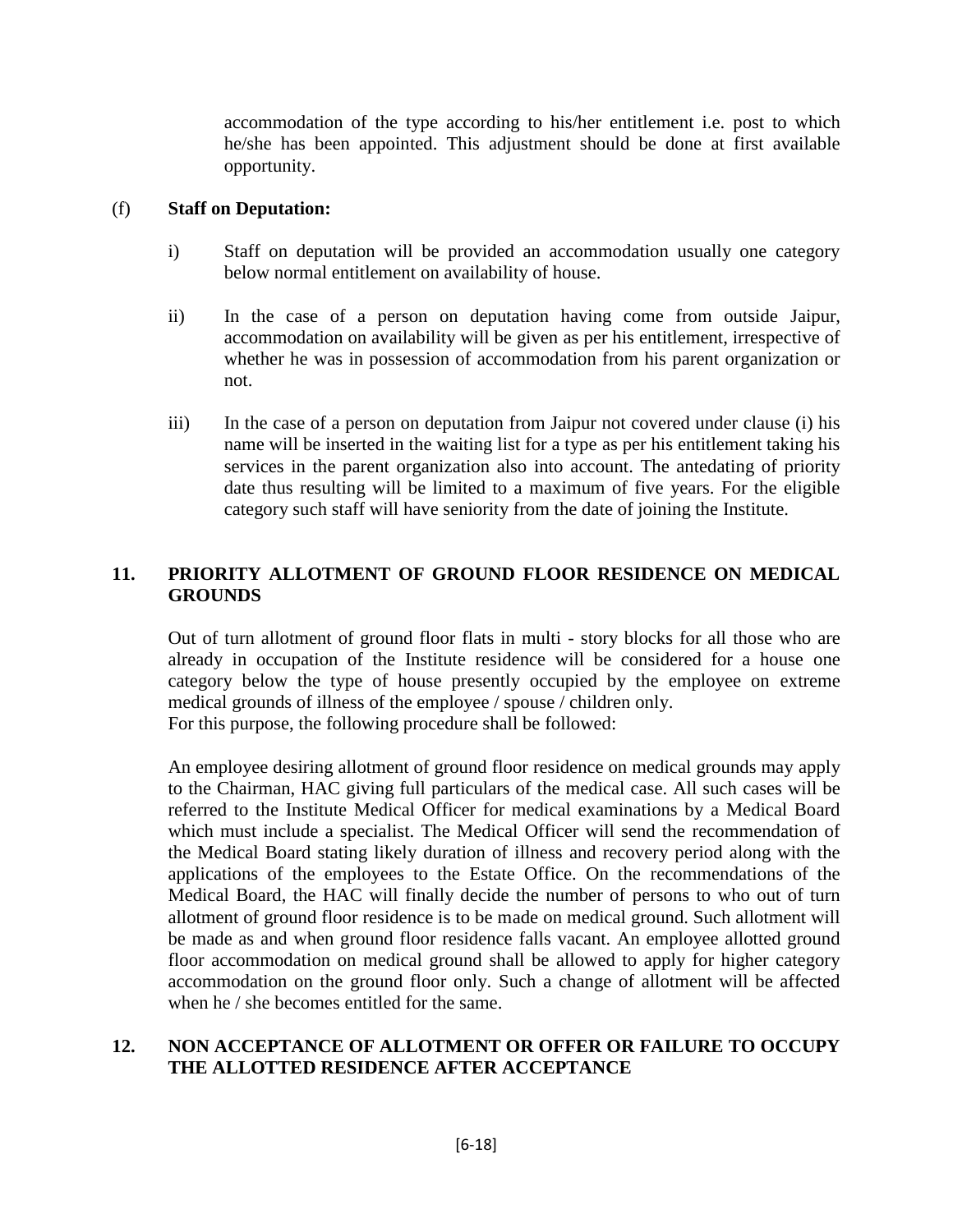- (a) If an employee fails to accept the allotment of a residence within 5 days from the date of receipt of the letter of allotment, or fails to take possession of that residence after acceptance within 8 days from the date of receipt of allotment he shall not be eligible for another allotment for a period of one year from the date of issue of the allotment letter.
	- 1. Occupation and vacation of house should be completed within 15 days from the date of issue of allotment letter instead of occupation within 15 days from the date of issue of allotment letter and vacation within three days from the date of occupying the new house.
	- 2. The members who regret to accept the allotment or withdraw the application, the person is debarred for one year from the date of allotment. The HAC committee recommended the date of debar may be counted from the last date of the month/closing date of the month of advertisement of the house.
- (b) If an employee occupying a lower type of residence is allotted or offered a residence of the type to which he is entitled, or for which he has applied, and he does not accept the allotment or offer of allotment, he may be permitted to continue to stay in the previously allotted residence on the condition that he shall not be eligible for another allotment for a period of one year from the date of allotment letter. This rule shall also be applicable to the employee who applies for change / allotment and subsequently withdraws his application.

# **13. PERIOD FOR WHICH ALLOTMENT SUBSISTS AND THE CONCESSIONAL PERIOD FOR FURTHER RETENTION**

- (a) An allotment shall be effective from the date on which it is occupied or from the 8th day from the date of receipt of the allotment order by the allottee, whichever is earlier, and shall continue to be in force until:
	- (i) The expiry of the concessional period permissible under sub-clause (b) below after the employee ceases to be in the service of the Institute;
	- (ii) It is cancelled by the Estate Engineer / Director or is deemed to have been cancelled under any provision in these rules;
	- (iii) It is surrendered by the employee.
- (b) A residence allotted to any employee may be retained beyond the occurrence of any of the following events for the period specified against each as per table below except as specified for earmarked houses in Section B (2), provided that the residence is required for the bonafide use of the officer or members of his family.

| <b>S. No.</b> | Events                                                                                                                              | Maximum period for retention<br>of residence |
|---------------|-------------------------------------------------------------------------------------------------------------------------------------|----------------------------------------------|
|               | Resignation, dismissal or removal from service, Two months<br>termination of service or unauthorized absence<br>without permission. |                                              |
| $\cdot \cdot$ | Retirement, reversion to parent department on Four months                                                                           |                                              |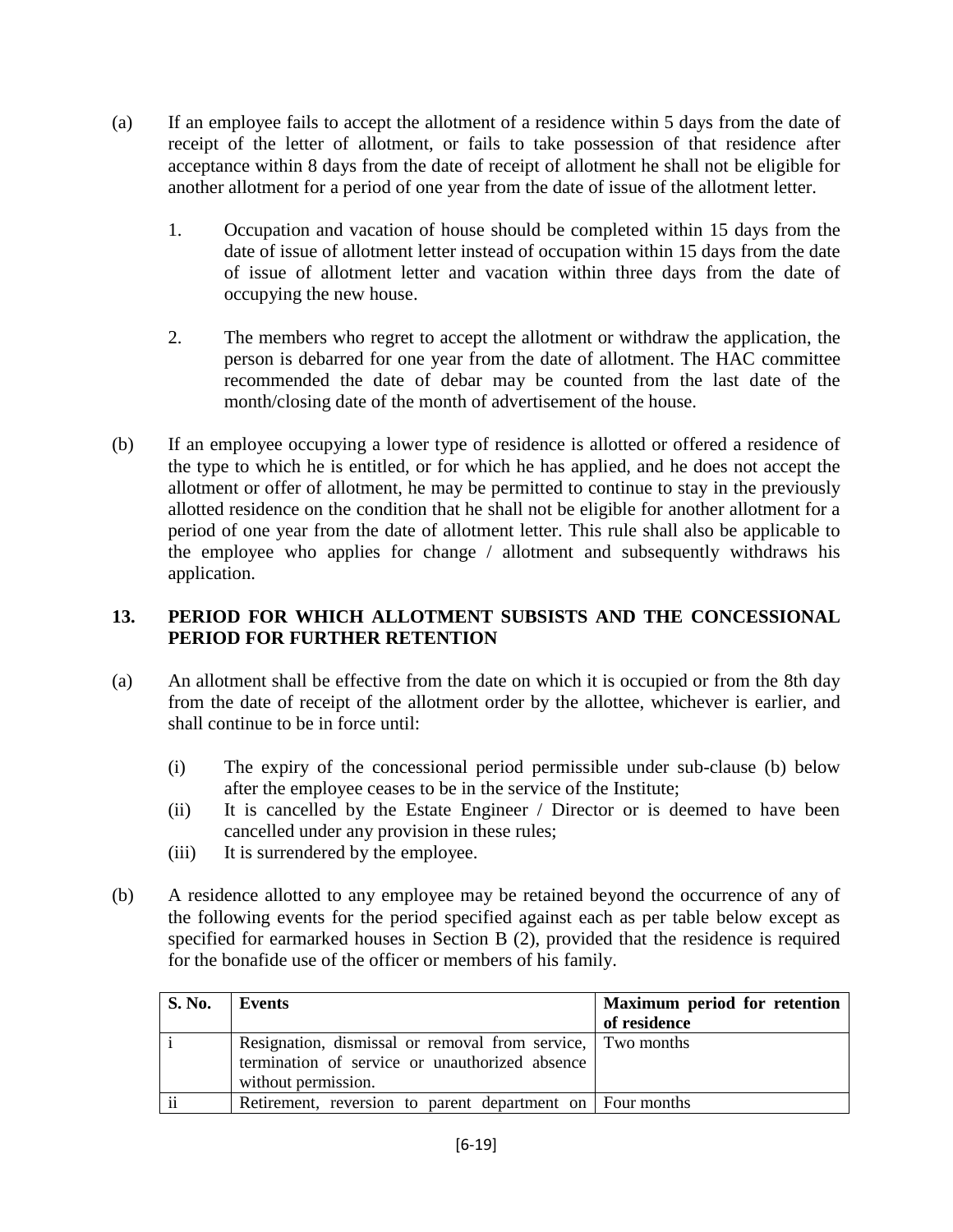|                 | expiry of the period of deputation.                           |                                         |
|-----------------|---------------------------------------------------------------|-----------------------------------------|
| $\cdots$<br>111 | Death of the allottee.                                        | Six months                              |
| iv              | Leave preparatory to retirement or refused leave.             | For the full period of leave.           |
| $\mathbf{V}$    | Medical leave                                                 | Full period of leave.                   |
| vi              | Study leave / Training or sabbatical leave.                   | One year (For the duration of<br>leave) |
| vii             | Leave on foreign assignment or leave without pay<br>in India. | One year                                |
| viii            | Deputation / lien.                                            | One year or period of deputation /      |
|                 |                                                               | lien whichever is less.                 |

Note: For (vi), (vii) and (viii) the retention of residence on normal rent will be allowed only if the residence is retained for bonafide use by the members of the employee's family. However, the retention of residence beyond the periods indicated above may be allowed at the discretion of the Director on payment of market rent, upto a maximum of further one year provided the period of leave / lien / deputation is upto two years only. Thereafter, the matter may be put up to the Board of Governors.

However, if the faculty member concerned does not return and resume duty on the expiry of EOL, he/she will be charged market rent instead of normal rent for the entire period of one year EOL. In case the faculty member does not come back on the expiry of the EOL, then he/she will be charged market rent for the first year and holding rent for the second year.

(c) An employee who has retained the residence by virtue of concessions under item (i) or item (ii) of the table under sub - rule (b) shall, on re - employment in the Institute within the period specified in the said table, be entitled to retain that residence and shall also be eligible for any further allotment of residence under these rules.

PROVIDED that if the Pay Matrix of the employee on such re-employment do not entitle him to the type of residence occupied by him, he shall be allotted lower type of residence to which he would be entitled under the rules.

(d) Notwithstanding anything contained in sub-rule (b) or sub-rule (c) above, when an employee is dismissed or removed from service or when his services have been terminated by the competent authority, and the said authority immediately before such dismissal, removal or termination is satisfied that it is necessary or expedient in the Institute interest to do so, Director may require the Estate Engineer to cancel the allotment of the residence made to such employee either forthwith or with effect from such date prior to the expiry of the period of one month referred to in item (i) of the table under (b) as he may specify, and the Estate Engineer shall act accordingly.

# **14. PROVISIONS RELATING TO LICENSE FEE**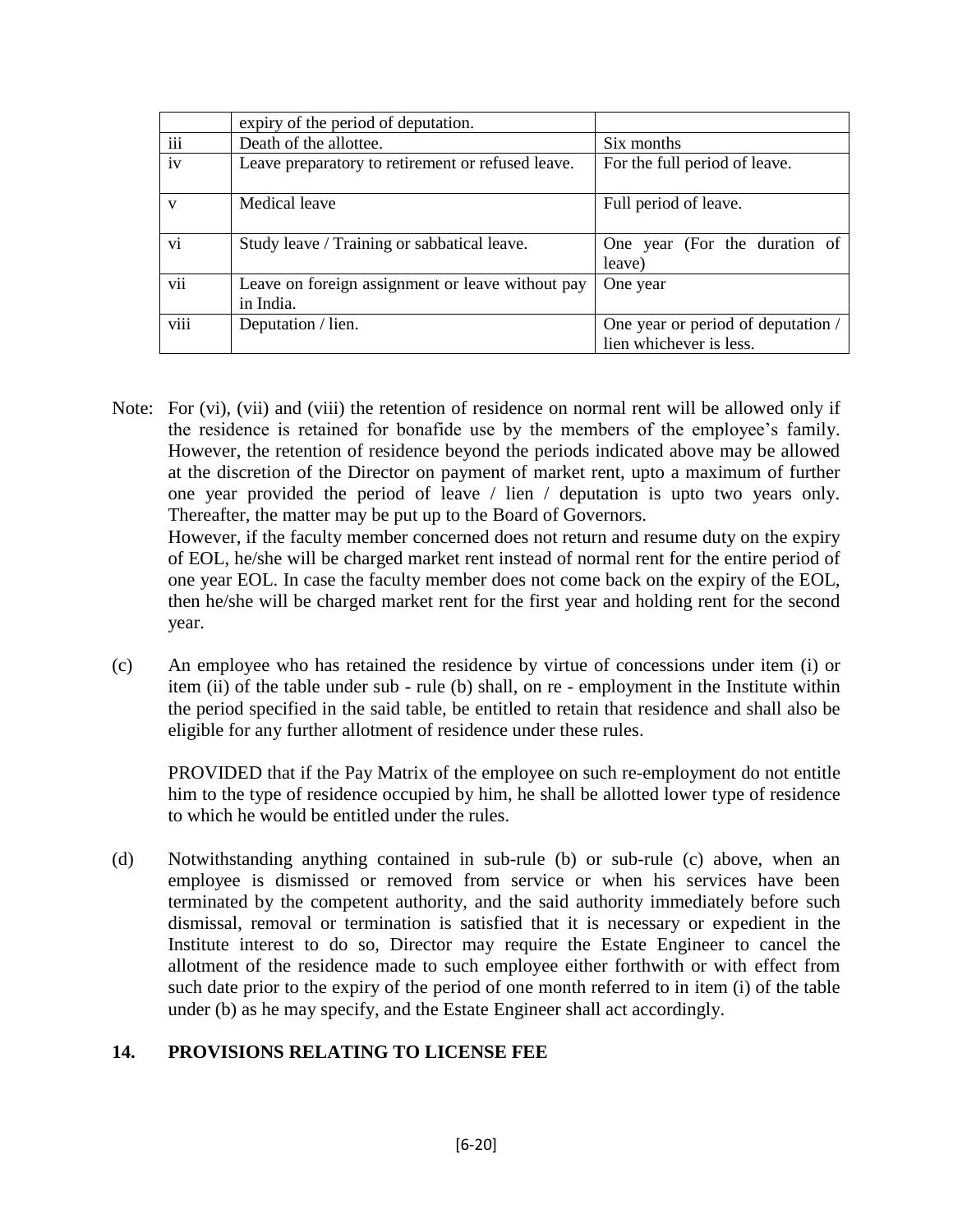- (a) An employee of the Institute who has been allotted accommodation shall be charged license fee as provided for in the Statutes from the date of occupation or the  $16<sup>th</sup>$  day from the date of issue of the allotment letter, whichever is earlier.
- (b) An employee who, after acceptance, fails to take possession of that accommodation within 15 days as in sub-clause (a), from the date of issue of the allotment letter, shall be charged license fee from such date upto a period of one month or upto the date of reallotment of that particular accommodation, whichever is earlier. Provided nothing contained herein shall apply where the Estate Engineer certified that the accommodation is not yet ready for occupation and, as a result thereof, the employee would not occupy the residence within the aforesaid period.
- (c) Where an employee, who is already in occupation of a residence, is allotted another residence and he occupies the new residence, the allotment of the former residence shall be deemed to be cancelled, after expiry of three days from the date of occupation of New residence during this period of three days he shall be charged license fee for the newly allotted residence.
- (d) Where an allotment of accommodation has been accepted the liability for license fee shall commence from the date of occupation or the  $16<sup>th</sup>$  day from the date of issue of the allotment order, whichever is earlier.
- (e) If an employee who is in occupation of the residence in the Campus fails, after acceptance, to occupy the new residence allotted to him within 15 days from the date of allotment, he will be liable to pay license fee for both the houses subject to (b) and (c) above.
- (f) An employee to whom a residence has been allotted shall be personally liable for payment of the license fee and the cost of any damage beyond fair wear and tear caused there to or to the furniture, fixture or fittings or services provided therein by the Institute during the period for which the residence has been and/or remains allotted to him or until the vacant possession is restored to the Institute.
- (g) Where an allottee retains or is allowed to retain the residence beyond the prescribed periods provided under these rules he shall be charged Holding Rent of the residence for the period which falls outside the prescribed period. The holding rent will be equal to 300% of the market rent of the residence for the first month and will then subsequently increase by an amount equal to 50% of the market rent with each succeeding month.

# **15. SURRENDER OF AN ALLOTMENT**

(a) An employee may at any time surrender an allotment by giving intimation so as to reach the Estate Engineer at least 10 days before the date of vacation of the residence. The allotment of the residence shall be deemed to be cancelled with effect from the eleventh day after the day on which the letter is received by the Estate Engineer or the date specified in the letter, whichever is later. If he fails to give due notice, he shall be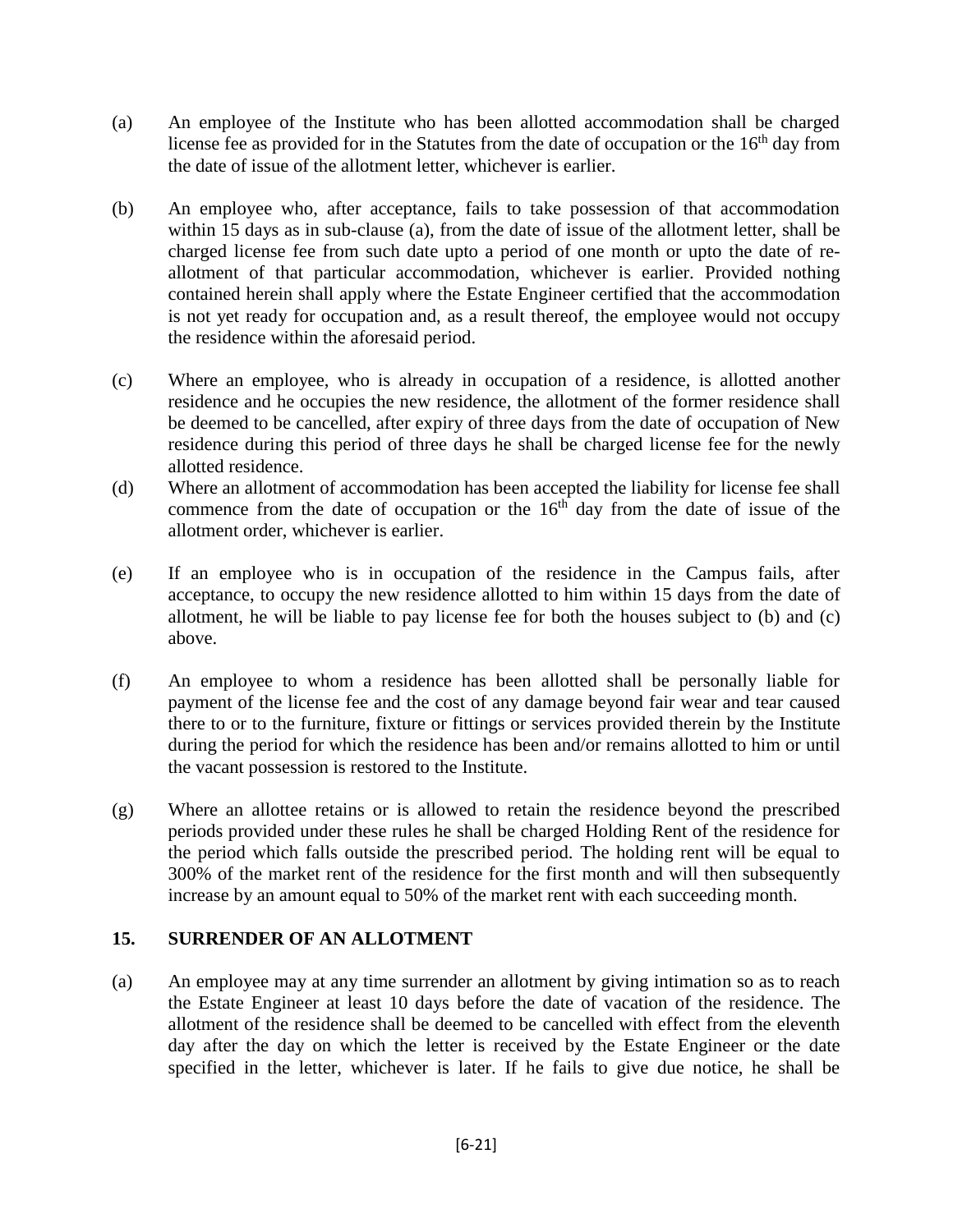responsible for payment of license fee ten days or the number of days by which the notice given by him falls short of ten days.

(b) An employee who surrenders the residence under sub-rule (a) shall not be considered again for allotment of Institute residence for a period of one year from the date of such surrender. This shall be applicable to those who surrender within 6 months of allotment, if one surrenders after 6 months of allotment the period of debar shall be 6 months.

# **16. CHANGE OF RESIDENCE**

- (a) Change of residence will be allowed as per clauses relating to "Change of residence" listed under Point 1 and 2 in "Annexure A" of House Allotment Rules
- (b) In the event of the accommodation becoming temporarily uninhabitable due to any damage caused by rain, flood, fire etc, such change shall be valid only till the residence is restored to a habitable condition, when the allottee would be required to reoccupy the same.

# **Explanation**

The Estate Engineer shall certify the fitness or otherwise of a residence as in above.

- (c) If an employee fails to accept a change of residence offered to him within 8 days of the issue of such offer of allotment, he / she shall not be considered again for a change of residence for one years.
- (d) An employee who, after accepting a change of residence, fails to take possession of the same, shall be charged license fee for such a residence in accordance with the rules made under the Statutes till its date of re-allotment or one month, whichever is earlier, in addition to the normal license fee for the residence already in his possession, the allotment of which shall continue to subsist.

# **Explanation**

Allotment of ground floor on medical grounds shall not be treated as a change under this rule.

# **17. MUTUAL EXCHANGE OF RESIDENCE**

Two employees to whom residences of the same type / same floor have been allotted may apply for permission to exchange their residence mutually, and permission may be granted to such mutual exchange subject to the following conditions.

- (a) Such exchange is physically completed and occupation certificate submitted within a period of eight days, from the date of issue of the order.
- (b) Persons who wish to have mutual change shall give in writing an undertaking that they have not applied for study leave / deputation leave / transfer / sabbatical leave nor have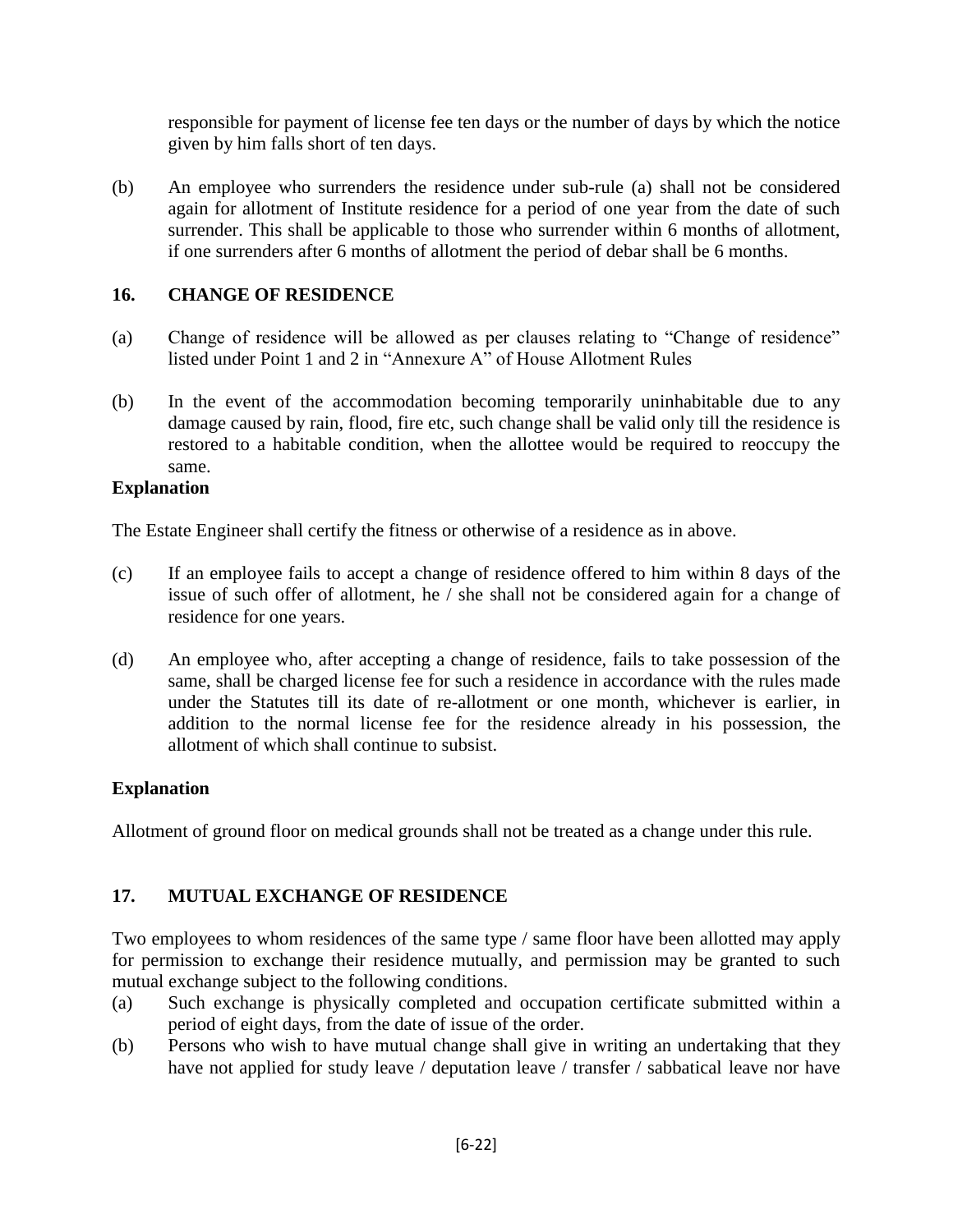resigned nor are they due for retirement and nor are they likely to do so during the next one year from the date of such undertaking.

# **Explanation**

Failure to comply with all or any of the above conditions will result in cancellation of the permission so granted.

#### **18. MAINTENANCE OF RESIDENCE**

An employee to whom a residence has been allotted shall maintain the residence and premises in a clean condition to the satisfaction of the Estate Engineer / Medical Officer.

### **19. SUBLETTING AND SHARING**

- (a) No employee shall sublet the residence allotted to him or servant quarter and garages appurtenant there to. The servant quarters and garages may be used only for the bonafide purpose.
- (b) If any employee to whom a residence has been allotted sublets the residence or erects any unauthorized structure in any part of the residence, including the lawns, if any, provided with the residence or uses the residence or any portion thereof for any unauthorized purposes or commits any other breach of the rules or conducts himself in a manner prejudicial to the maintenance of harmonious relations with the neighbors or has knowingly furnished incorrect information in any application or written statement, the Director may, without prejudice to any other disciplinary action that may be taken against him, direct the Estate Engineer to cancel the allotment of the residence. An employee found sharing without permission or subletting will be charged rent at four times the market rent for the period of sharing or six months whichever is lower. He will also lose his seniority for allotment of a residence, i.e., he will become junior most in the operating list of seniority for allotment of house in the campus.
- (c) In case of non-allottee Institute employee staying in the sublet house, will be charged penal rent for the period from date of report by Estate Section till date of vacation by the allottee/ occupants.
- (d) No employee is permitted to keep cows, buffaloes, goats, pigs and poultry, in the campus residence and nor shall he indulge in any activity which is a nuisance in the opinion of Director or HAC, and in such case Director or HAC, would direct the Estate Engineer to cancel the allotment forthwith.
- (e) On a complaint received against any occupant regarding violation under these rules, the occupant will be served a notice to offer his/her comments in writing on the complaint within seven days from the receipt of such notice. Also punitive actions may be taken after serving a show-cause notice to be replied within seven days from the receipt of such notice, in case of un-satisfactory reasons / response.

Note: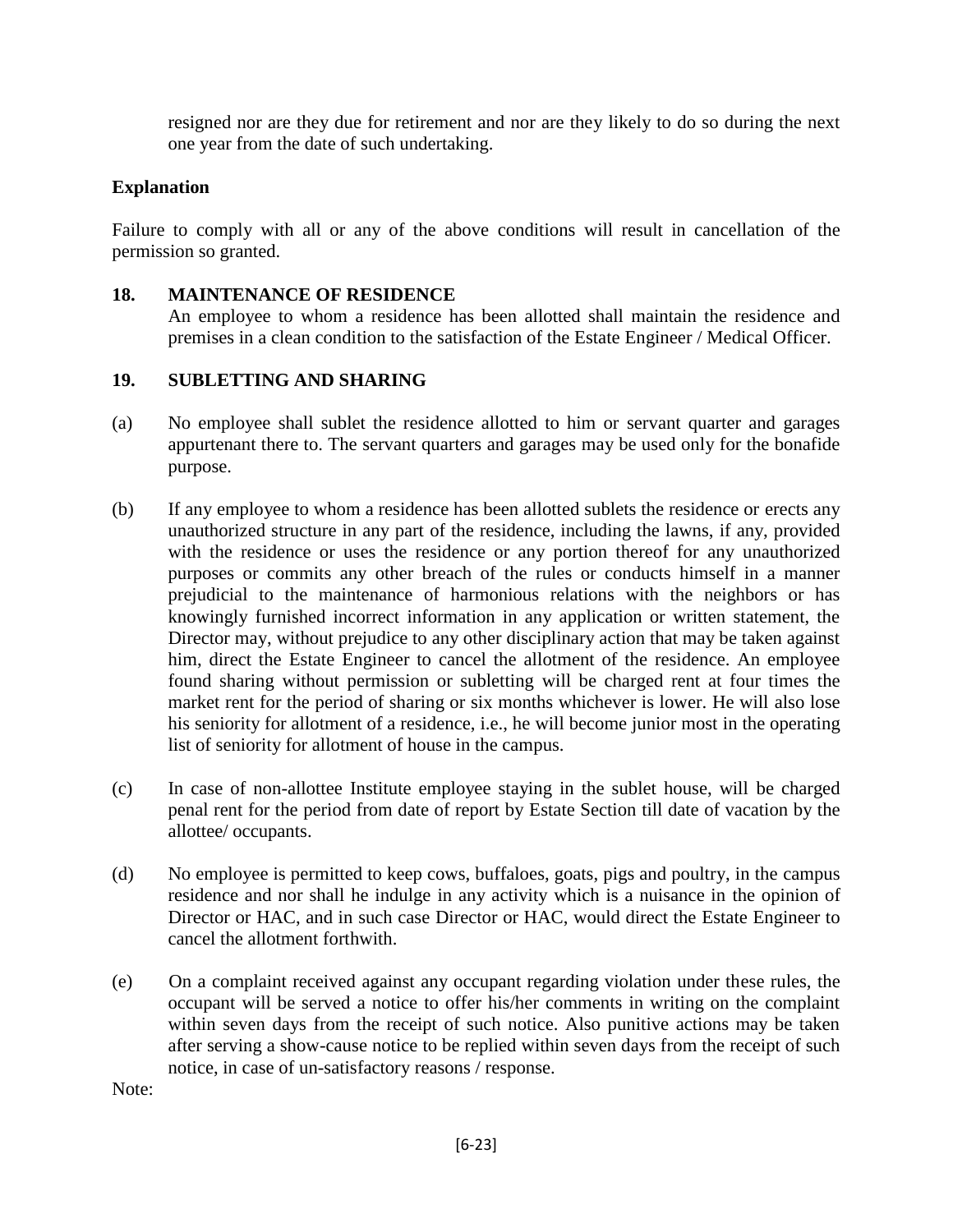- For the purposes of this rule, the service of notice shall be deemed to be sufficient for all purposes, if it is sent once under registered post on the address of the premises concerned.
- Such complaint along with the comments or replies, if any, made by the concerned occupant shall be referred to the HAC. After considering the complaints and the comments, if any, the HAC may drop the complaint if satisfied with the comments or replies. However, if the HAC is not satisfied with such comments or replies, then it shall refer the same to the Disciplinary Committee (DC) for an enquiry. If the DC finds the complaint to be correct and the comments unconvincing for reasons to be recorded, then the occupant concerned shall be given a notice to vacate the premises within 15 (fifteen) days from the date of such notice. In such a case, the occupant shall be liable to all punitive actions as provided for under unauthorized occupation under these rules.
- (f) For violating rules of the Code of Conduct, the allottee will tender him / herself liable to disciplinary action as per Rules in addition to other punitive actions provided under these rules or any other law in force in the country.

# **20. UNDERTAKING BY AN ALLOTTEE**

All allottees who are either in occupation of a residence in the campus or who are allotted residence shall submit the following undertaking to the Estate Engineer.

"I hereby solemnly declare that Institute residence No. \_\_\_\_\_\_\_\_\_\_\_\_ allotted to me shall be used by me for residential purpose for myself and my family and no part thereof has been / shall be subletted to anyone. In case of violation of any provisions of the house allotment rules, I fully understand that I shall render myself liable to cancellation of the allotment without prejudice to any other penalty the Institute authorities may impose on me".

# **Explanation**

The Estate Engineer will notify the date by which these undertakings are required to be submitted to him by the allottees already residing in the campus. This provision will be incorporated in the allotment order in respect of all future allotments.

# **21. Code of Conduct for allottees of Institute Residences**

- 1. The Institute residences are allotted for living for the allottee and his/her family and relatives. Any other person is not allowed to reside in the residence. If an allottee or his/her family is not staying in the house it must be vacated.
- 2. No allottee is permitted to sublet the residence allotted to him/her/her partly or fully or use it for any trade or business. If a complaint is received to this effect, appropriate action will be taken by the Institute authorities.
- 3. Sharing of the residence by the allottee with anyone else, other than those permitted under these rules is not permitted.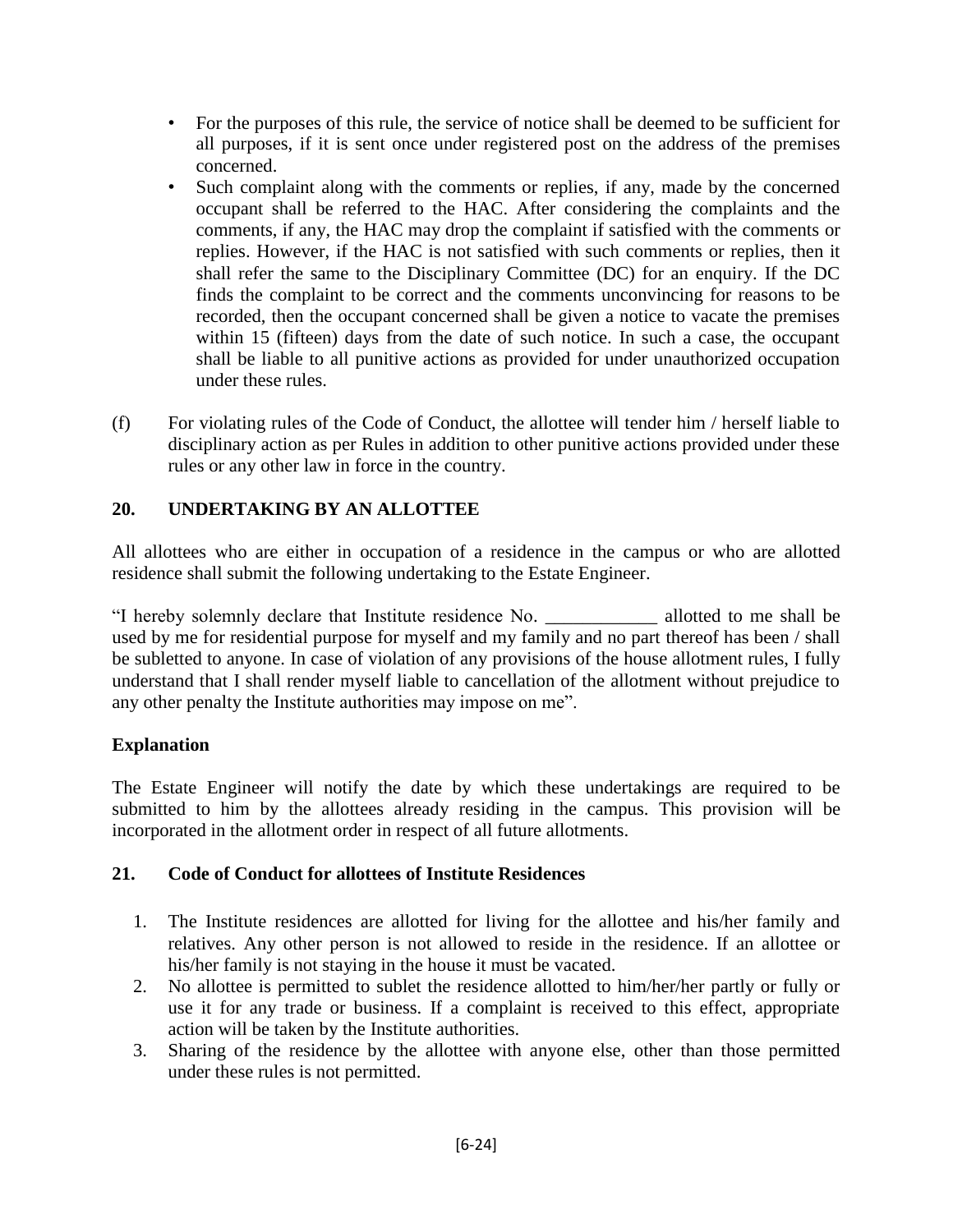- 4. Mutual exchange of residence by allottees without permission from the Institute is strictly prohibited.
- 5. The allottees will pay regularly license fee, lift charges and water charges for the residence as prescribed by the Institute from time to time.
- 6. Any alteration or addition in the Institute residence shall not be allowed by the residents. However, the Institute may decide for identical alteration or addition in a group of identical houses.
- 7. Any civil, electrical / physical/ logical modifications, removal of fixtures etc. including changing the external wall colours against the approved code of colours of the Institute, creation of roofs and structures, enclosures, shades etc. are not permitted and penal action will be initiated by the Institute.
- 8. Milk cattle or any other cattle will not be kept in a Institute residence.
- 9. The allottees will not tamper with the electricity installation, water supply and sanitary fittings or other fixtures in the residence provided by the Institute.
- 10. Unauthorized use of water supply in any manner will be treated as a serious offense and render the allottee liable to disciplinary action.
- 11. The allottee will immediately report to the concerned authority about any defects in installations leading to wastage of water or leakage of electricity, etc.
- 12. The allottees may maintain collared dogs or any other pets provided that they take extra care/responsibility so as not to cause any danger or nuisance to neighbors in any way. They may be prosecuted as per the law for keeping any prohibited pets or for causing damage or disturbance to the inmates and take entire responsibility in personal capacity only.
- 13. The allottees are expected to conduct themselves in a courteous and polite manner with the neighbors. If any complaints are received about any resident being quarrel some or indulging in objectionable activities like entertaining undesirable characters, disorderly behavior, getting intoxicated outside the house, etc., appropriate disciplinary action including cancellation of allotment of such residence shall be taken by the Institute authorities.
- 14. The allottee will not encroach upon the Institute land or the land of the neighboring residences for gardening or for any other purpose, either personal / professional.
- 15. The allottee will not undertake cutting or lopping of the trees in the compound of their residences or nearby areas.
- 16. If a servant quarter is attached to a residence, the allottee shall furnish the name and age of the person staying in the outhouse to the Estate Office. The allottee shall be fully responsible for the conduct of the person residing in the servant quarter.

No commercial activities will be allowed from the servant quarters. Only the person, spouse and their children can stay by giving prior notification. Violation of this rule will invite a penalty to the allottee @ 50 times of the normal license fee-cum-rent.

# **22. BREACH OF RULES**

**1)** If any employee / occupant / allottee to whom a residence has been allotted, unauthorized sublets the residence or charges license fee-cum-rent from the sharer or erects any unauthorized structure in any part of the residence or uses the residence or any portion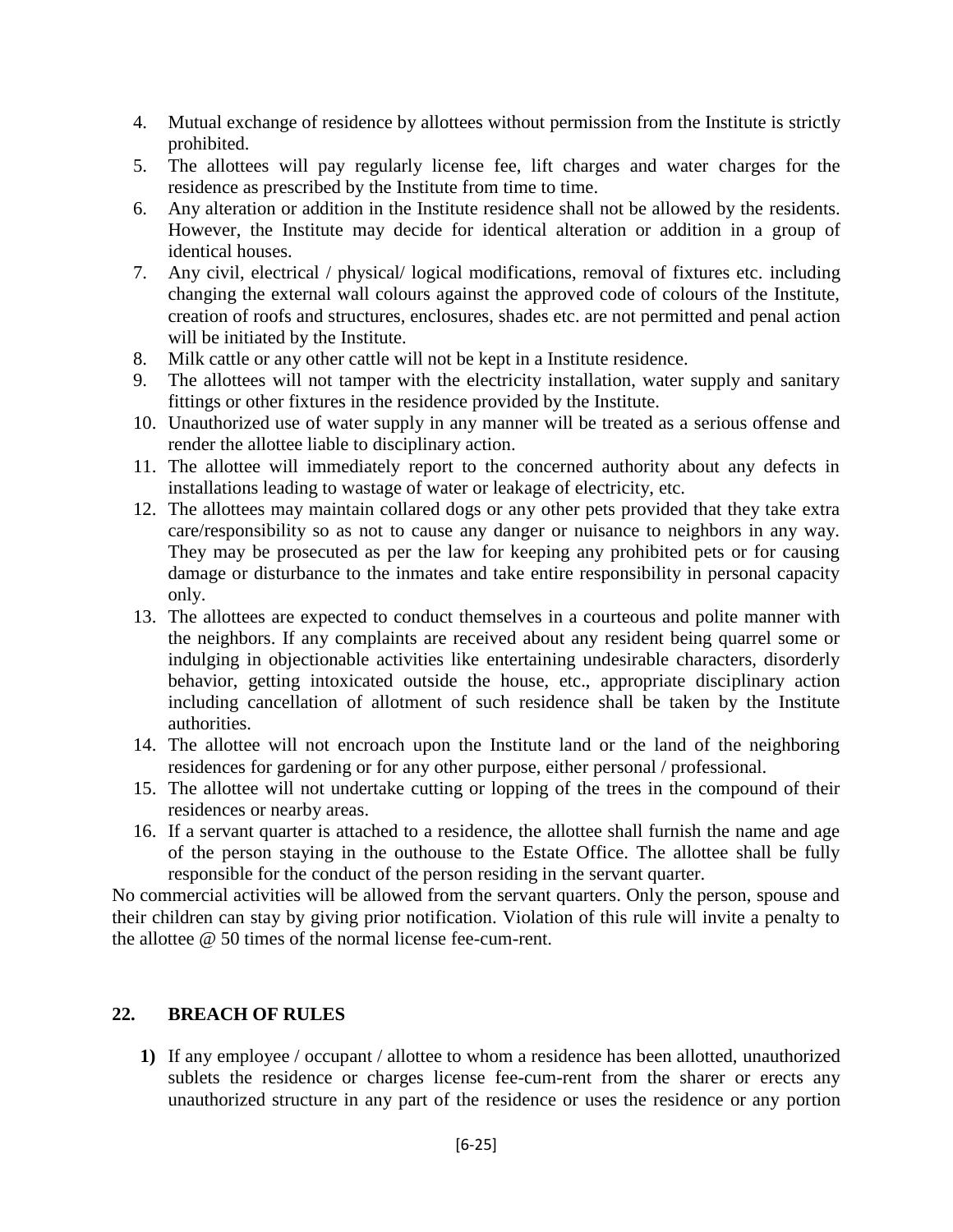thereof for purposes other than that for which it is meant or commits any other breach of rules or other terms and conditions of the allotment or uses the residence or premises or permits or offers the residence or premises to be used for any purposes, which the Estate Office considers to be improper or conducts him/herself/herself in a manner which, in his/her opinion, is prejudicial to the maintenance of harmonious relations with his/her neighbors or conducts him/herself/herself in such a manner as to disturb peace in the residential complex or colony in any manner or utilizes or cause to be utilized common facilities for unauthorized purposes such as parties etc without the consent of Estate Office, has knowingly furnished incorrect information in any application or written statement with a view to securing the allotment, the Estate Office may, without prejudice to any other disciplinary action that may be taken against him/her, cancel the allotment of the residence.

**Explanation:** In this sub-rule, the expression 'employee / occupant / allottee' includes unless the context otherwise requires, a member of his family and any person claiming through the employee / occupant / allottee.

- **2)** If an allottee sublets a residence allotted to him/her or any portion thereof or servant quarters, garages or stables appurtenant thereto in contravention of these rules, he may, without prejudice to any other action that may be taken against him/her, be charged such damages from the date of cancellation of allotment as may be fixed by the Central Government from time to time in this respect.
- **3)** Where action to cancel the allotment is taken on account of sub-letting of the premises by the allottee, a period of 60 days shall be allowed to the allottee and any other person residing with him/her therein to vacate the premises. The allotment shall be cancelled with effect from the date of vacation of the premises or expiry of the period of sixty days from the date of the orders for the cancellation of the allotment whichever is earlier.
- **4)** Where the allotment of a residence is cancelled for conduct prejudicial to the maintenance of harmonious relationship with neighbors, the officer, at the discretion of the Estate Engineer may be allotted another residence in the same class at any other place/block.
- **5)** The Estate Engineer shall take all or any of the actions under these rules and also to declare the officer to be ineligible for allotment of residential accommodation for the remaining period of his/her service and Estate Engineer shall intimate the competent authority for initiating disciplinary proceedings for major penalty under the relevant rules.
- **6)** Where any penalty under this rule is imposed by the Institute, the aggrieved person, may, within five days of receipt of the orders by him/her or his employer imposing the penalty, file a representation to the Registrar and such person shall be heard in person on the date intimated by the competent authority or by the Disciplinary Committee (DC) in such orders.
- **7)** The original order imposing the penalty shall stand unless it is modified or rescinded by the competent authority as a result of the representation.

# **23. PENAL RENT**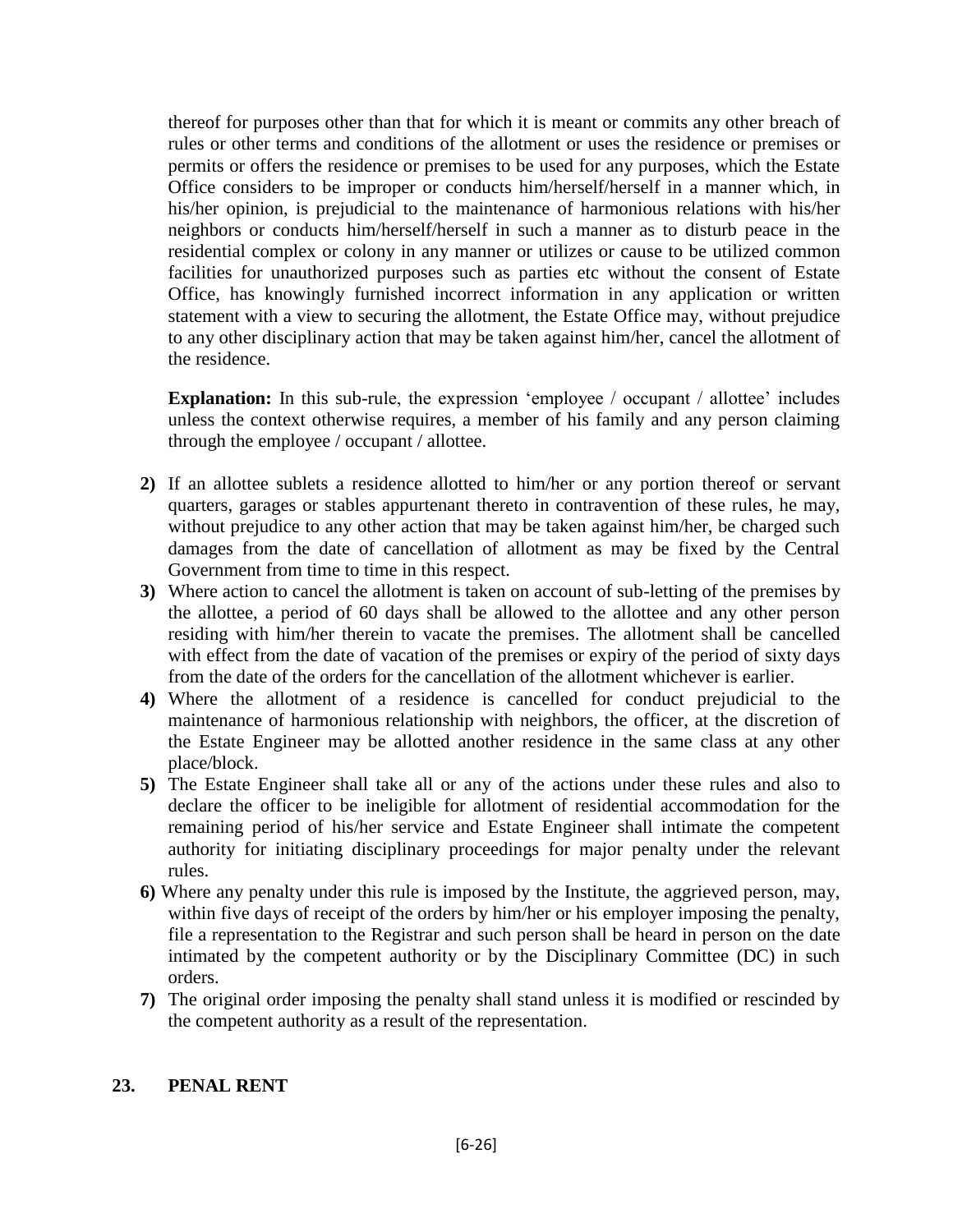Where after an allotment has been cancelled or is deemed to have been cancelled under any provision contained in these rules, the residence remains or has remained in occupation of the employee to whom it was allotted or of any person claiming through him, such employee shall be liable to pay damages for use and occupation of the residence equal to the penal rent being as followed without prejudice to any other disciplinary action that may be taken against him.

| 15 days notice period | $\overline{\phantom{0}}$ | License Fee            |
|-----------------------|--------------------------|------------------------|
| Next two months       | $\overline{\phantom{0}}$ | 2 times of Market Rate |
| After two months      |                          | 4 times of Market Rate |

The market rate shall be determined as per CPWD norms.

# **24. CONTINUANCE OF ALLOTMENT MADE PRIOR TO THE ISSUE OF THESE RULES.**

Any valid allotment of a residence which is subsisting immediately before the commencement of these rules under the rules then in force shall be deemed to be an allotment duly made under these rules notwithstanding that the employee to whom it has been made is not entitled to a residence of that type under these rules and all the preceding provisions of these rules shall apply in relation to that allotment and that employee accordingly.

# **25. INTERPRETATION OF THE RULES**

If any question arises as to the interpretation of these rules, the decision of the Director thereon shall be final.

# **26. RELAXATION OF RULES**

The Director may for special reasons to be recorded in writing relax all or any of the provision of these rules in case of any employee / type of residence. Any house allotted by the Director under this clause must be vacated within 15 days of the events (i) or (ii) in the table in clause 13(b). This shall not be applicable to those who become eligible for the same type of house, due to their seniority during their service with the Institute.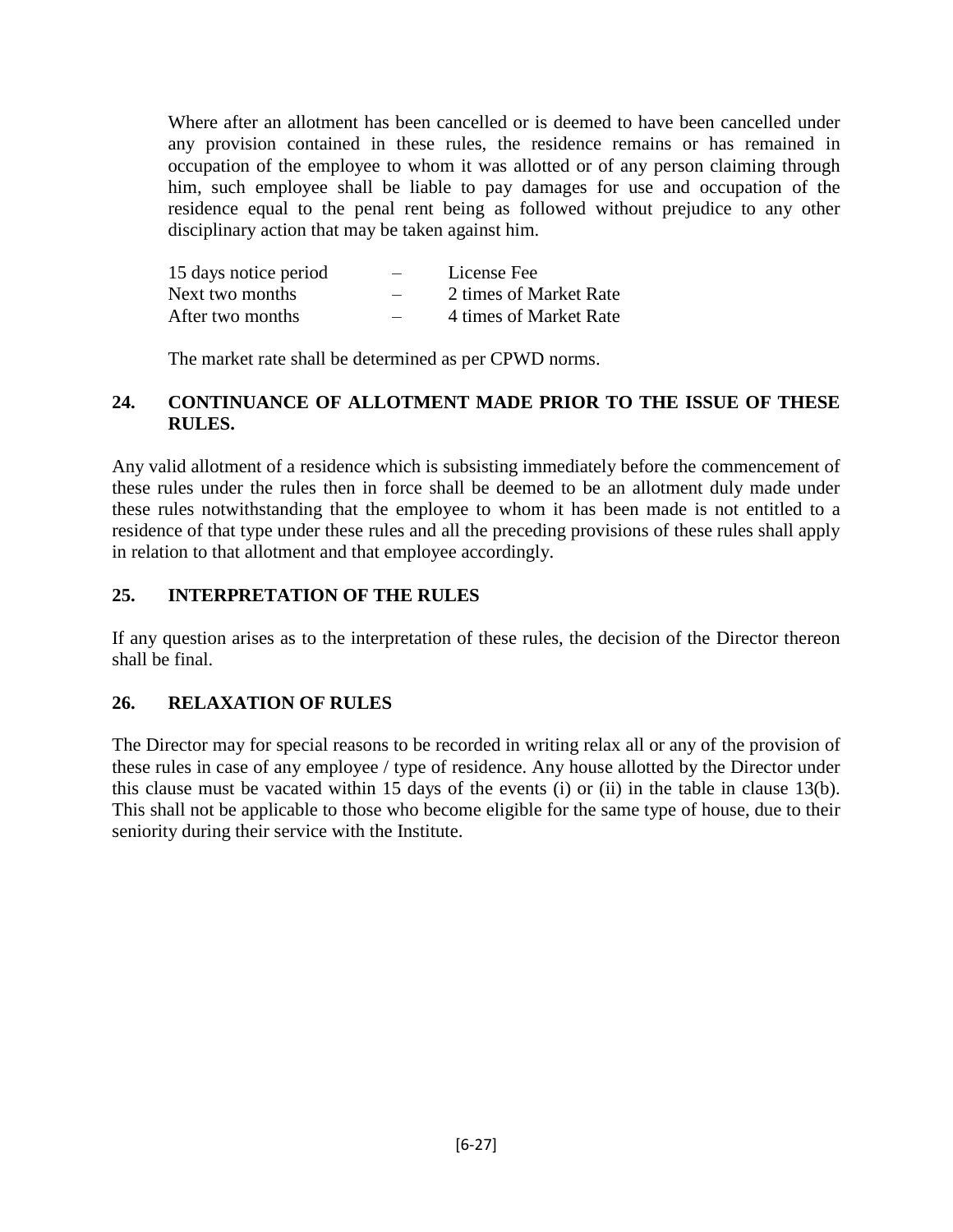# **MALAVIYA NATIONAL INSTITUTE OF TECHNOLOGY JAIPUR**

# **ELEGIBILITY/ENTITLEMENT OF DIFFERENT TYPES OF ACCOMODATION**

| S. | GP/AGP                          | Pay Matrix          | <b>Entitlement</b>    | Eligibility to apply for type of quarters |               |             |             |             |             |             |
|----|---------------------------------|---------------------|-----------------------|-------------------------------------------|---------------|-------------|-------------|-------------|-------------|-------------|
| N. | 6 <sup>th</sup> CPC             | $7th$ CPC           |                       | А-                                        | Acharya       | <b>B-</b>   | $C -$       | D-          | $F -$       | Н-          |
|    |                                 |                     |                       | <b>Type</b>                               | <b>Bhawan</b> | <b>Type</b> | <b>Type</b> | <b>Type</b> | <b>Type</b> | <b>Type</b> |
| 1. | HAG +75000                      | 205400              | A                     | Yes                                       | <b>NE</b>     | <b>NE</b>   | <b>NE</b>   | <b>NE</b>   | <b>NE</b>   | <b>NE</b>   |
| 2. | 10000/AGP<br><b>GP</b><br>10500 | 144200              | Acharya<br>Bhawan & B | <b>NE</b>                                 | Yes           | Yes         | Yes         | yes         | <b>NE</b>   | <b>NE</b>   |
| 3. | GP-8700/AGP-<br>9500/9000       | 118500              | Acharya<br>Bhawan & B | <b>NE</b>                                 | Yes           | Yes         | Yes         | yes         | <b>NE</b>   | <b>NE</b>   |
| 4. | GP-7600/AGP<br>8000             | 78800               | <b>B&amp;C</b>        | <b>NE</b>                                 | Yes           | Yes         | Yes         | Yes         | <b>NE</b>   | <b>NE</b>   |
| 5. | AGP<br>GP-6600/<br>6000, 7000   | 67700               | <b>D&amp;C</b>        | <b>NE</b>                                 | <b>NE</b>     | Yes         | Yes         | Yes         | Yes         | <b>NE</b>   |
| 6. | GP 5400/-                       | &<br>53100<br>Above | D                     | <b>NE</b>                                 | <b>NE</b>     | <b>NE</b>   | Yes         | Yes         | Yes         | <b>NE</b>   |
| 7. | GP-4200-4800                    | &<br>35400<br>Above | F                     | <b>NE</b>                                 | <b>NE</b>     | <b>NE</b>   | <b>NE</b>   | Yes         | Yes         | <b>Yes</b>  |
| 8. | GP-1900 to 2800                 | &<br>19900<br>Above | $\mathsf{F}$          | <b>NE</b>                                 | <b>NE</b>     | <b>NE</b>   | <b>NE</b>   | <b>NE</b>   | Yes         | Yes         |
| 9. | GP-1800                         | &<br>18000<br>Above | H                     | <b>NE</b>                                 | <b>NE</b>     | <b>NE</b>   | <b>NE</b>   | <b>NE</b>   | Yes         | <b>Yes</b>  |

# **1. Change of Residence / Entitlement**

- (a) Change of residence from a lower type of residence to a higher type of residence or from a lower type to a higher type is permitted at any time subject to entitlement.
- (b) Change of residence within the same type of residence to all floors including the same floor is permitted only after one year's stay in an allotted house of that type or otherwise on the written relaxation by the Director only.
- (c) Academic staff residing in transit accommodation will have to move to any regular accommodation as and when offered to them by the Institute.

# **2. Change of Residence/Entitlement (Type B to F houses)**

(a) Once a higher type of residence is occupied, the entitlement for any lower type of residence is not valid.